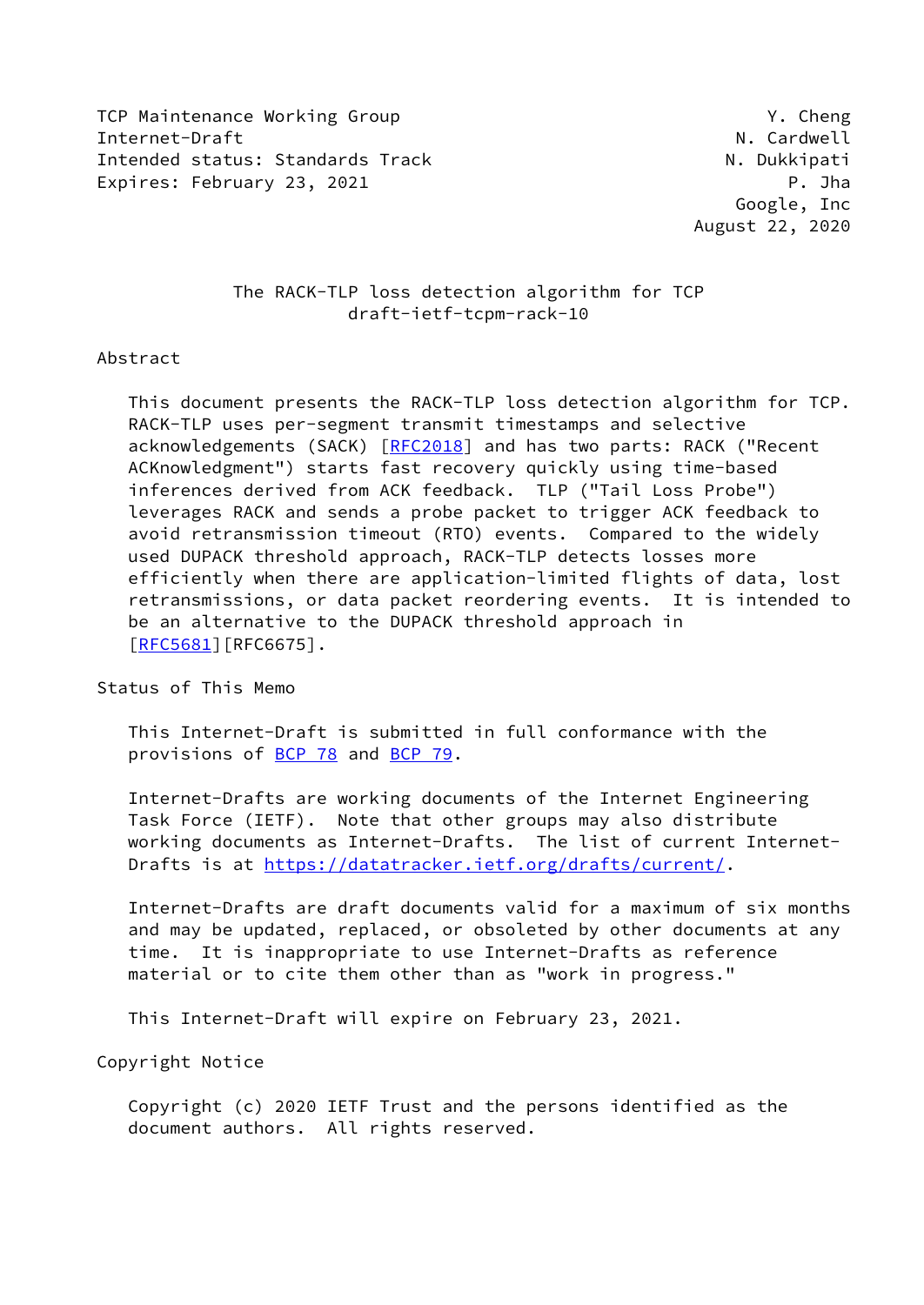# Internet-Draft RACK RACK August 2020

This document is subject to [BCP 78](https://datatracker.ietf.org/doc/pdf/bcp78) and the IETF Trust's Legal Provisions Relating to IETF Documents

 [\(https://trustee.ietf.org/license-info](https://trustee.ietf.org/license-info)) in effect on the date of publication of this document. Please review these documents carefully, as they describe your rights and restrictions with respect to this document. Code Components extracted from this document must include Simplified BSD License text as described in Section 4.e of the Trust Legal Provisions and are provided without warranty as described in the Simplified BSD License.

## <span id="page-1-0"></span>[1](#page-1-0). Terminology

 The key words "MUST", "MUST NOT", "REQUIRED", "SHALL", "SHALL NOT", "SHOULD", "SHOULD NOT", "RECOMMENDED", "NOT RECOMMENDED", "MAY", and "OPTIONAL" in this document are to be interpreted as described in [BCP](https://datatracker.ietf.org/doc/pdf/bcp14) [14](https://datatracker.ietf.org/doc/pdf/bcp14) [[RFC2119\]](https://datatracker.ietf.org/doc/pdf/rfc2119) [\[RFC8174](https://datatracker.ietf.org/doc/pdf/rfc8174)] when, and only when, they appear in all capitals, as shown here. In this document, these words will appear with that interpretation only when in UPPER CASE. Lower case uses of these words are not to be interpreted as carrying [[RFC2119](https://datatracker.ietf.org/doc/pdf/rfc2119)] significance.

# <span id="page-1-1"></span>[2](#page-1-1). Introduction

 This document presents RACK-TLP, a TCP loss detection algorithm that improves upon the widely implemented DUPACK counting approach in [\[RFC5681](https://datatracker.ietf.org/doc/pdf/rfc5681)][RFC6675], and that is RECOMMENDED to be used as an alternative to that earlier approach. RACK-TLP has two parts: RACK ("Recent ACKnowledgment") detects losses quickly using time-based inferences derived from ACK feedback. TLP ("Tail Loss Probe") triggers ACK feedback by quickly sending a probe segment, to avoid retransmission timeout (RTO) events.

## <span id="page-1-2"></span>[2.1](#page-1-2). Background

In traditional TCP loss recovery algorithms [\[RFC5681](https://datatracker.ietf.org/doc/pdf/rfc5681)][RFC6675], a sender starts fast recovery when the number of DUPACKs received exceeds a threshold (DupThresh) that defaults to 3 (this approach is referred to as DUPACK-counting in the rest of the document). The sender also halves the congestion window during the recovery. The rationale behind the partial window reduction is that congestion does not seem severe since ACK clocking is still maintained. The time elapsed in fast recovery can be just one round-trip, e.g. if the sender uses SACK-based recovery [\[RFC6675](https://datatracker.ietf.org/doc/pdf/rfc6675)] and the number of lost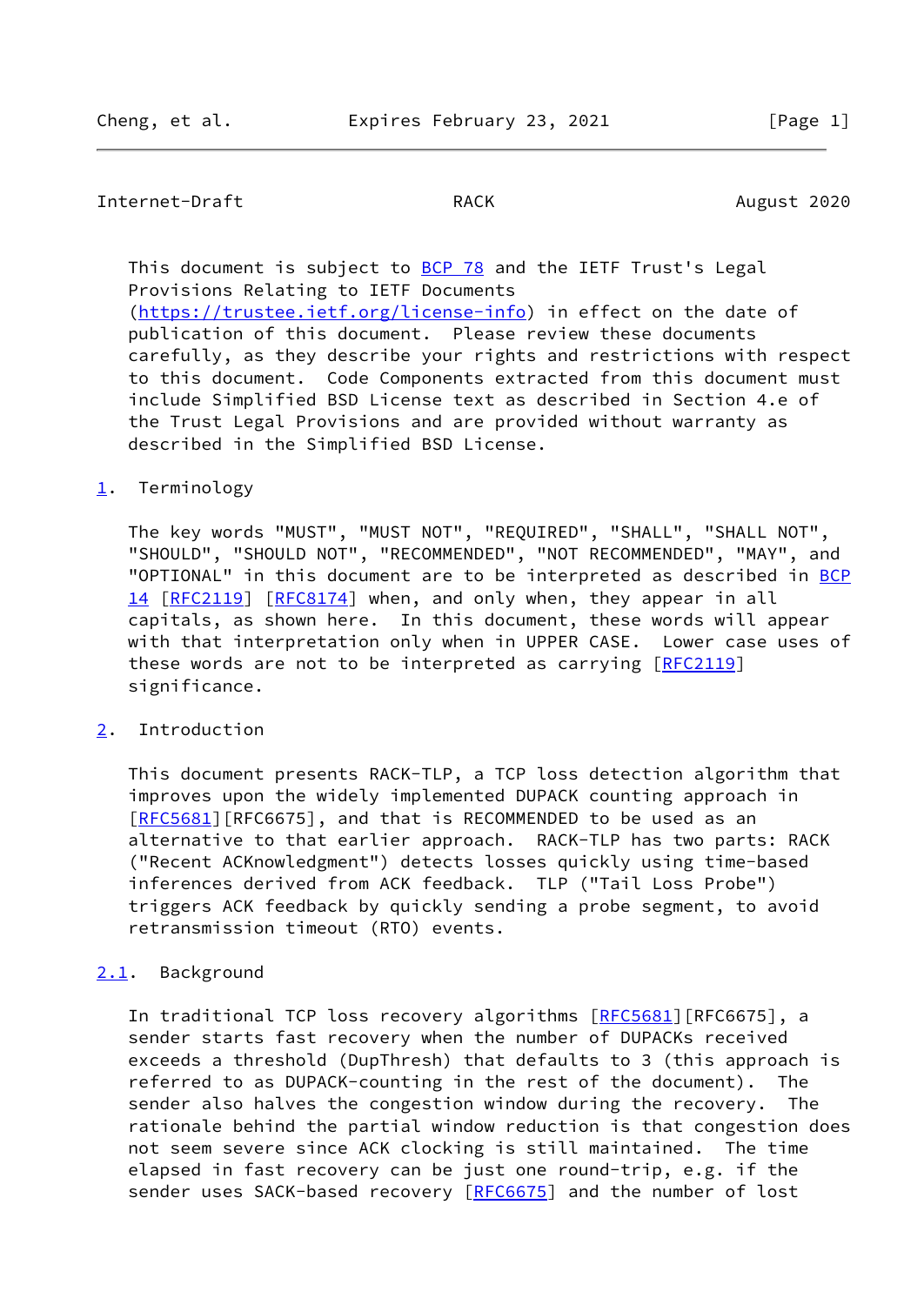segments is small.

 If fast recovery is not triggered, or triggers but fails to repair all the losses, then the sender resorts to RTO recovery. The RTO timer interval is conservatively the smoothed RTT (SRTT) plus four

| Cheng, et al. | Expires February 23, 2021 |  | [Page 2] |  |
|---------------|---------------------------|--|----------|--|
|               |                           |  |          |  |

Internet-Draft **RACK** RACK August 2020

times the RTT variation, and is lower bounded to 1 second [[RFC6298](https://datatracker.ietf.org/doc/pdf/rfc6298)]. Upon RTO timer expiration, the sender retransmits the first unacknowledged segment and resets the congestion window to the LOSS WINDOW value (by default 1 full-size segment  $[REC5681]$ ). The rationale behind the congestion window reset is that an entire flight of data was lost, and the ACK clock was lost, so this deserves a cautious response. The sender then retransmits the rest of the data following the slow start algorithm [[RFC5681\]](https://datatracker.ietf.org/doc/pdf/rfc5681). The time elapsed in RTO recovery is one RTO interval plus the number of round-trips needed to repair all the losses.

# <span id="page-2-0"></span>[2.2](#page-2-0). Motivation

 Fast Recovery is the preferred form of loss recovery because it can potentially recover all losses in the time scale of a single round trip, with only a fractional congestion window reduction. RTO recovery and congestion window reset should ideally be the last resort, only used when the entire flight is lost. However, in addition to losing an entire flight of data, the following situations can unnecessarily resort to RTO recovery with traditional TCP loss recovery algorithms [\[RFC5681](https://datatracker.ietf.org/doc/pdf/rfc5681)][RFC6675]:

- 1. Packet drops for short flows or at the end of an application data flight. When the sender is limited by the application (e.g. structured request/response traffic), segments lost at the end of the application data transfer often can only be recovered by RTO. Consider an example of losing only the last segment in a flight of 100 segments. Lacking any DUPACK, the sender RTO expires and reduces the congestion window to 1, and raises the congestion window to just 2 after the loss repair is acknowledged. In contrast, any single segment loss occurring between the first and the 97th segment would result in fast recovery, which would only cut the window in half.
- 1. Lost retransmissions. Heavy congestion or traffic policers can cause retransmissions to be lost. Lost retransmissions cause a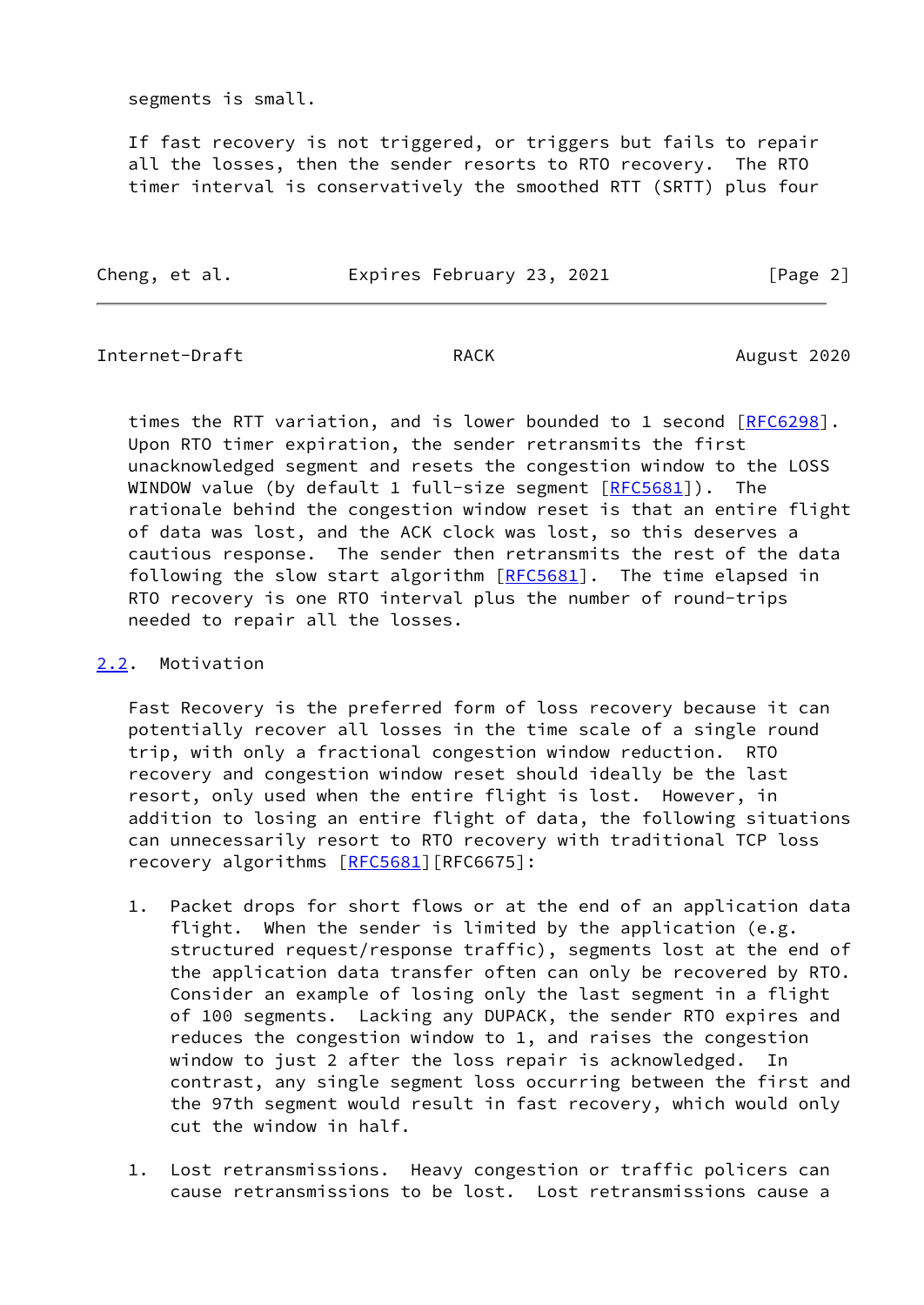resort to RTO recovery, since DUPACK-counting does not detect the loss of the retransmissions. Then the slow start after RTO recovery could cause burst losses again that severely degrades performance [\[POLICER16](#page-31-0)].

 2. Packet reordering. Link-layer protocols (e.g., 802.11 block ACK), link bonding, or routers' internal load-balancing (e.g., ECMP) can deliver TCP segments out of order. The degree of such reordering is usually within the order of the path round trip time. If the reordering degree is beyond DupThresh, the DUPACK counting can cause a spurious fast recovery and unnecessary congestion window reduction. To mitigate the issue, [\[RFC4653](https://datatracker.ietf.org/doc/pdf/rfc4653)]

| Expires February 23, 2021<br>Cheng, et al. | [Page 3] |
|--------------------------------------------|----------|
|--------------------------------------------|----------|

Internet-Draft **RACK** RACK August 2020

 adjusts DupThresh to half of the inflight size to tolerate the higher degree of reordering. However if more than half of the inflight is lost, then the sender has to resort to RTO recovery.

<span id="page-3-0"></span>[3](#page-3-0). RACK-TLP high-level design

 RACK-TLP allows senders to recover losses more effectively in all three scenarios described in the previous section. There are two design principles behind RACK-TLP. The first principle is to detect losses via ACK events as much as possible, to repair losses at round trip time-scales. The second principle is to gently probe the network to solicit additional ACK feedback, to avoid RTO expiration and subsequent congestion window reset. At a high level, the two principles are implemented in RACK and TLP, respectively.

<span id="page-3-1"></span>[3.1](#page-3-1). RACK: time-based loss inferences from ACKs

 The rationale behind RACK is that if a segment is delivered out of order, then the segments sent chronologically before that were either lost or reordered. This concept is not fundamentally different from [\[RFC5681](https://datatracker.ietf.org/doc/pdf/rfc5681)][RFC6675][[FACK\]](#page-31-1). RACK's key innovation is using per-segment transmission timestamps and widely-deployed SACK [\[RFC2018](https://datatracker.ietf.org/doc/pdf/rfc2018)] options to conduct time-based inferences, instead of inferring losses by counting ACKs or SACKed sequences. Time-based inferences are more robust than DUPACK-counting approaches because they have no dependence on flight size, and thus are effective for application limited traffic.

Conceptually, RACK puts a virtual timer for every data segment sent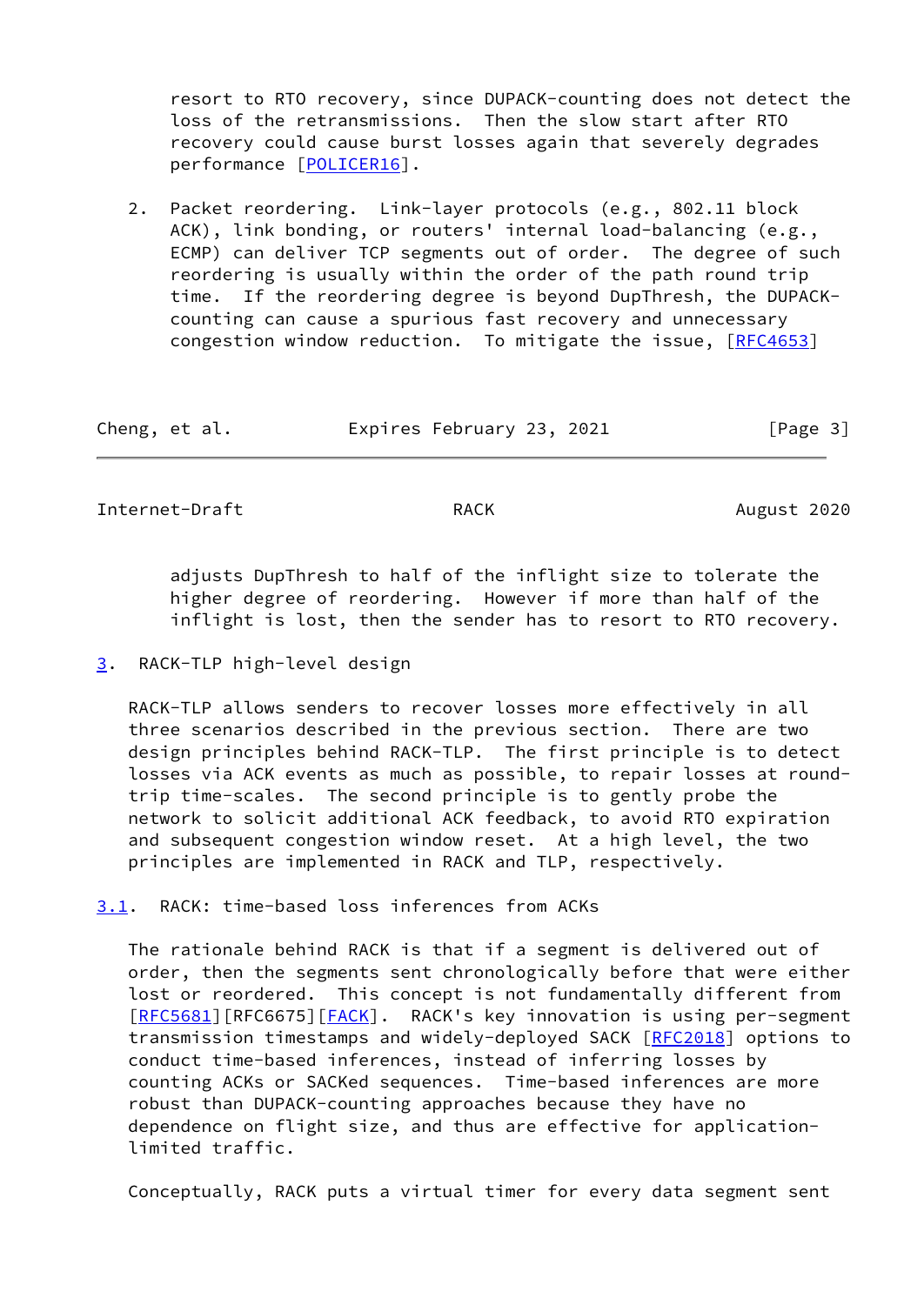(including retransmissions). Each timer expires dynamically based on the latest RTT measurements plus an additional delay budget to accommodate potential packet reordering (called the reordering window). When a segment's timer expires, RACK marks the corresponding segment lost for retransmission.

 In reality, as an algorithm, RACK does not arm a timer for every segment sent because it's not necessary. Instead the sender records the most recent transmission time of every data segment sent, including retransmissions. For each ACK received, the sender calculates the latest RTT measurement (if eligible) and adjusts the expiration time of every segment sent but not yet delivered. If a segment has expired, RACK marks it lost.

 Since the time-based logic of RACK applies equally to retransmissions and original transmissions, it can detect lost retransmissions as well. If a segment has been retransmitted but its most recent (re)transmission timestamp has expired, then after a reordering window it's marked lost.

| Cheng, et al. | Expires February 23, 2021 |  | [Page 4] |
|---------------|---------------------------|--|----------|
|               |                           |  |          |

```
Internet-Draft RACK RACK August 2020
```
<span id="page-4-0"></span>[3.2](#page-4-0). TLP: sending one segment to probe losses quickly with RACK

 RACK infers losses from ACK feedback; however, in some cases ACKs are sparse, particularly when the inflight is small or when the losses are high. In some challenging cases the last few segments in a flight are lost. With [\[RFC5681](https://datatracker.ietf.org/doc/pdf/rfc5681)] or [\[RFC6675](https://datatracker.ietf.org/doc/pdf/rfc6675)] the sender's RTO would expire and reset the congestion window, when in reality most of the flight has been delivered.

 Consider an example where a sender with a large congestion window transmits 100 new data segments after an application write, and only the last three segments are lost. Without RACK-TLP, the RTO expires, the sender retransmits the first unacknowledged segment, and the congestion window slow-starts from 1. After all the retransmits are acknowledged the congestion window has been increased to 4. The total delivery time for this application transfer is three RTTs plus one RTO, a steep cost given that only a tiny fraction of the flight was lost. If instead the losses had occurred three segments sooner in the flight, then fast recovery would have recovered all losses within one round-trip and would have avoided resetting the congestion window.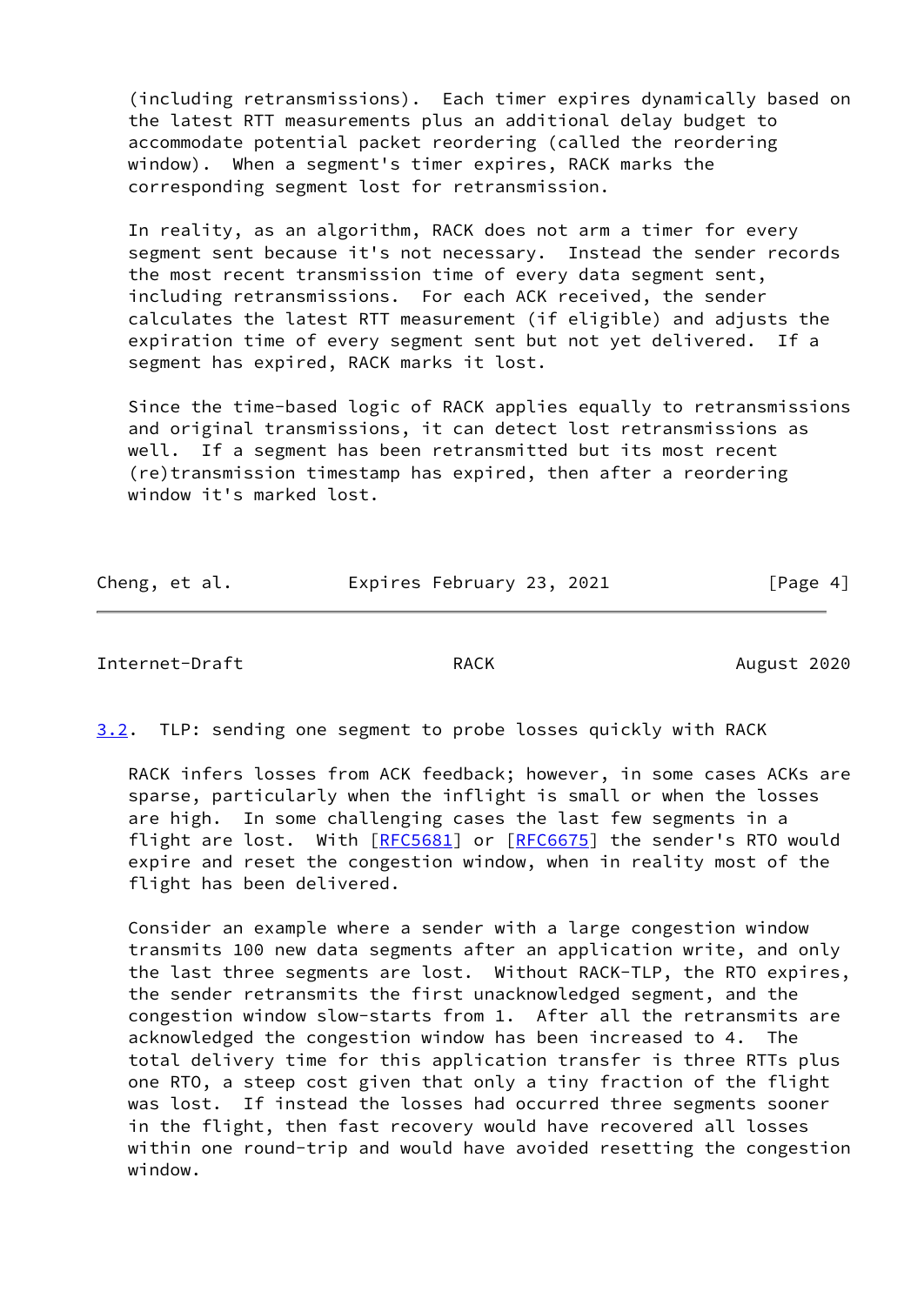Fast Recovery would be preferable in such scenarios; TLP is designed to trigger the feedback RACK needed to enable that. After the last (100th) segment was originally sent, TLP sends the next available (new) segment or retransmits the last (highest-sequenced) segment in two round-trips to probe the network, hence the name "Tail Loss Probe". The successful delivery of the probe would solicit an ACK. RACK uses this ACK to detect that the 98th and 99th segments were lost, trigger fast recovery, and retransmit both successfully. The total recovery time is four RTTs, and the congestion window is only partially reduced instead of being fully reset. If the probe was also lost then the sender would invoke RTO recovery resetting the congestion window.

<span id="page-5-0"></span>[3.3](#page-5-0). RACK-TLP: reordering resilience with a time threshold

<span id="page-5-1"></span>[3.3.1](#page-5-1). Reordering design rationale

 Upon receiving an ACK indicating an out-of-order data delivery, a sender cannot tell immediately whether that out-of-order delivery was a result of reordering or loss. It can only distinguish between the two in hindsight if the missing sequence ranges are filled in later without retransmission. Thus a loss detection algorithm needs to budget some wait time -- a reordering window -- to try to disambiguate packet reordering from packet loss.

| Cheng, et al. |  | Expires February 23, 2021 |  | [Page 5] |  |
|---------------|--|---------------------------|--|----------|--|

Internet-Draft RACK RACK August 2020

 The reordering window in the DUPACK-counting approach is implicitly defined as the elapsed time to receive acknowledgements for DupThresh-worth of out-of-order deliveries. This approach is effective if the network reordering degree (in sequence distance) is smaller than DupThresh and at least DupThresh segments after the loss are acknowledged. For cases where the reordering degree is larger than the default DupThresh of 3 packets, one alternative is to dynamically adapt DupThresh based on the FlightSize (e.g., the sender adjusts the DUPTRESH to half of the FlightSize). However, this does not work well with the following two types of reordering:

 1. Application-limited flights where the last non-full-sized segment is delivered first and then the remaining full-sized segments in the flight are delivered in order. This reordering pattern can occur when segments traverse parallel forwarding paths. In such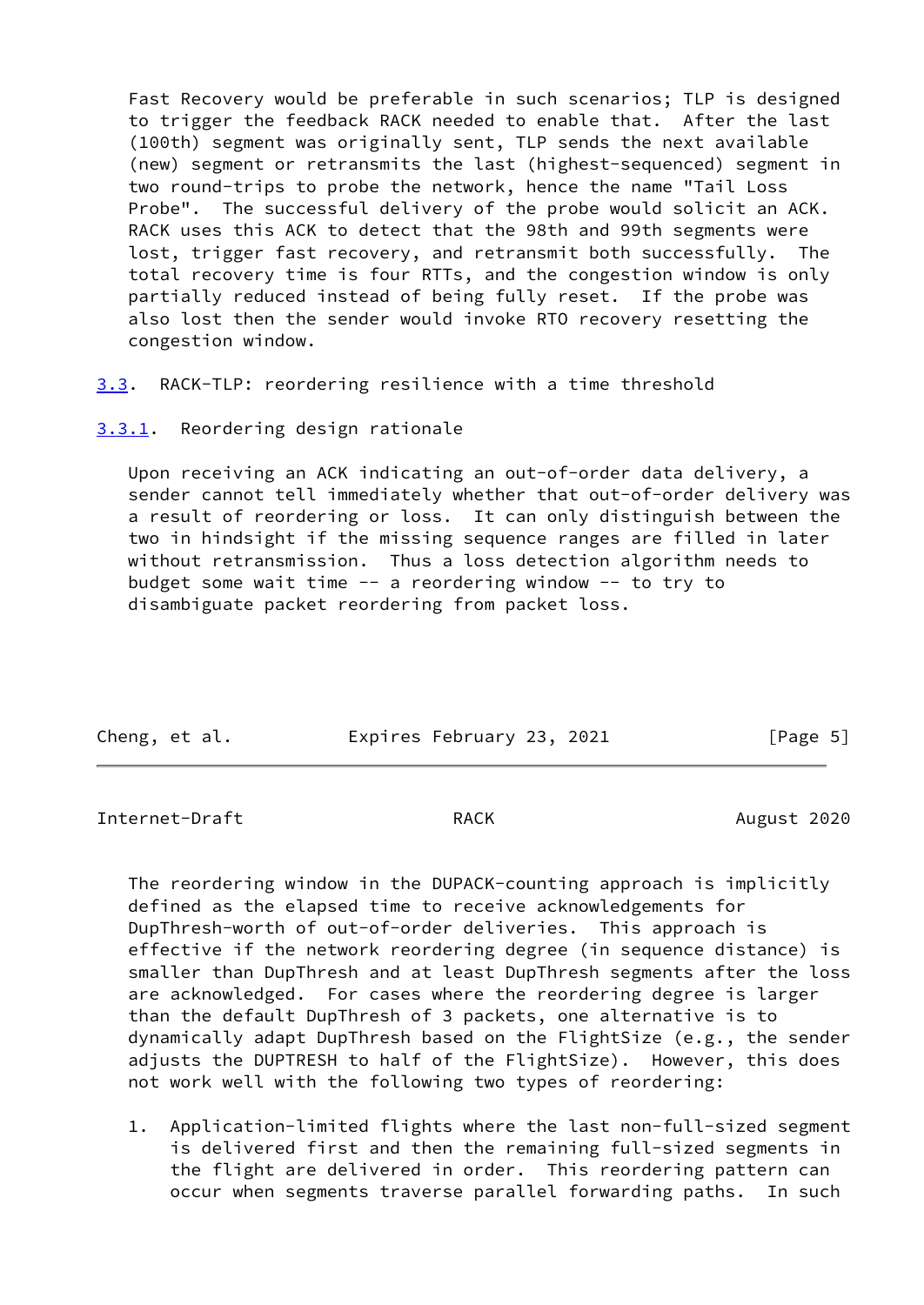scenarios the degree of reordering in packet distance is one segment less than the flight size.

 2. A flight of segments that are delivered partially out of order. One cause for this pattern is wireless link-layer retransmissions with an inadequate reordering buffer at the receiver. In such scenarios, the wireless sender sends the data packets in order initially, but some are lost and then recovered by link-layer retransmissions; the wireless receiver delivers the TCP data packets in the order they are received, due to the inadequate reordering buffer. The random wireless transmission errors in such scenarios cause the reordering degree, expressed in packet distance, to have highly variable values up to the flight size.

 In the above two cases the degree of reordering in packet distance is highly variable, making DUPACK-counting approach ineffective including dynamic adaptation variants like [[RFC4653\]](https://datatracker.ietf.org/doc/pdf/rfc4653). Instead the degree of reordering in time difference in such cases is usually within a single round-trip time. This is because the packets either traverse slightly disjoint paths with similar propagation delays or are repaired quickly by the local access technology. Hence, using a time threshold instead of packet threshold strikes a middle ground, allowing a bounded degree of reordering resilience while still allowing fast recovery. This is the rationale behind the RACK-TLP reordering resilience design.

 Specifically, RACK-TLP introduces a new dynamic reordering window parameter in time units, and the sender considers a data segment S lost if both conditions are met:

1. Another data segment sent later than S has been delivered

| Cheng, et al. |  | Expires February 23, 2021 |  |  | [Page 6] |
|---------------|--|---------------------------|--|--|----------|
|---------------|--|---------------------------|--|--|----------|

Internet-Draft RACK RACK August 2020

 2. S has not been delivered after the estimated round-trip time plus the reordering window

 Note that condition (1) implies at least one round-trip of time has elapsed since S has been sent.

<span id="page-6-0"></span>[3.3.2](#page-6-0). Reordering window adaptation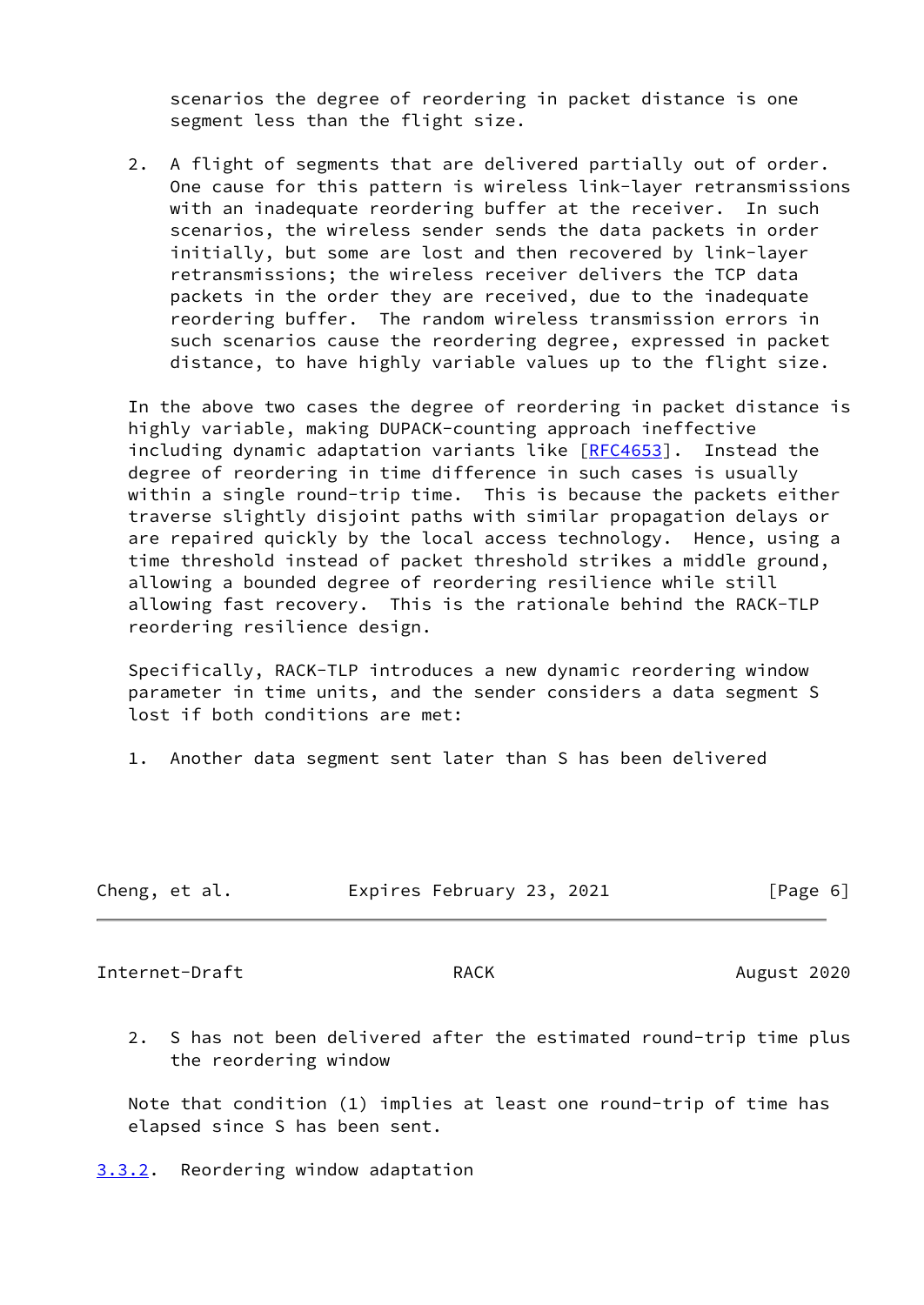The RACK reordering window adapts to the measured duration of reordering events, within reasonable and specific bounds to disincentivize excessive reordering. More specifically, the sender sets the reordering window as follows:

- 1. The reordering window SHOULD be set to zero if no reordering has been observed on the connection so far, and either (a) three segments have been delivered out of order since the last recovery or (b) the sender is already in fast or RTO recovery. Otherwise, the reordering window SHOULD start from a small fraction of the round trip time, or zero if no round trip time estimate is available.
- 2. The RACK reordering window SHOULD adaptively increase (using the algorithm in "Step 4: Update RACK reordering window", below) if the sender receives a Duplicate Selective Acknowledgement (DSACK) option [[RFC2883\]](https://datatracker.ietf.org/doc/pdf/rfc2883). Receiving a DSACK suggests the sender made a spurious retransmission, which may have been due to the reordering window being too small.
- 3. The RACK reordering window MUST be bounded and this bound SHOULD be SRTT.

 Rules 2 and 3 are required to adapt to reordering caused by dynamics such as the prolonged link-layer loss recovery episodes described earlier. Each increase in the reordering window requires a new round trip where the sender receives a DSACK; thus, depending on the extent of reordering, it may take multiple round trips to fully adapt.

 For short flows, the low initial reordering window helps recover losses quickly, at the risk of spurious retransmissions. The rationale is that spurious retransmissions for short flows are not expected to produce excessive additional network traffic. For long flows the design tolerates reordering within a round trip. This handles reordering in small time scales (reordering within the round trip time of the shortest path).

 However, the fact that the initial reordering window is low, and the reordering window's adaptive growth is bounded, means that there will

| Cheng, et al. | Expires February 23, 2021 |  | [Page 7] |
|---------------|---------------------------|--|----------|
|---------------|---------------------------|--|----------|

Internet-Draft **RACK** RACK August 2020

continue to be a cost to reordering that disincentivizes excessive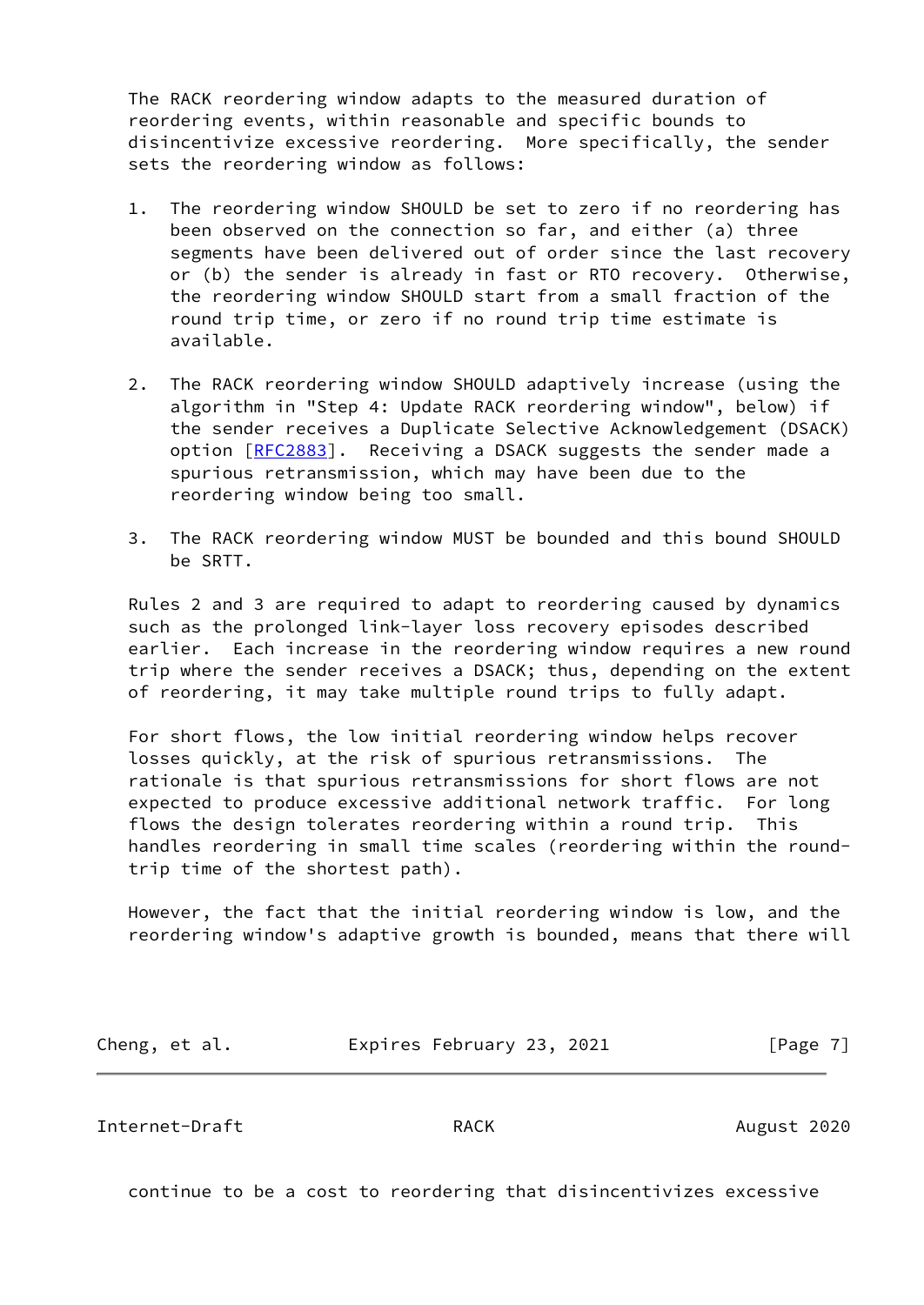reordering.

<span id="page-8-0"></span>[3.4](#page-8-0). An Example of RACK-TLP in Action: fast recovery

 The following example in figure 1 illustrates the RACK-TLP algorithm in action:

Event TCP DATA SENDER TERM TO THE TERM TO THE SECTIVER \_\_\_\_\_ \_\_\_\_\_\_\_\_\_\_\_\_\_\_\_\_\_\_\_\_\_\_\_\_\_\_\_\_\_\_\_\_\_\_\_\_\_\_\_\_\_\_\_\_\_\_\_\_\_\_\_\_\_\_\_\_\_\_\_\_ 1. Send P0, P1, P2, P3 --> [P1, P2, P3 dropped by network] 2. The contract of the contract of the contract of the Receive P0, ACK P0 3a. 2RTTs after (2), TLP timer fires 3b. TLP: retransmits P3 --> 4. The contract of the contract of the contract of the Receive P3, SACK P3 5a. Receive SACK for P3 5b. RACK: marks P1, P2 lost 5c. Retransmit P1, P2 --> [P1 retransmission dropped by network] 6. <-- Receive P2, SACK P2 & P3 7a. RACK: marks P1 retransmission lost 7b. Retransmit P1 --> 8. Solution of the Contractor Contractor Contractor Receive P1, ACK P3

Figure 1. RACK-TLP protocol example

 Figure 1, above, illustrates a sender sending four segments (P1, P2, P3, P4) and losing the last three segments. After two round-trips, TLP sends a loss probe, retransmitting the last segment, P3, to solicit SACK feedback and restore the ACK clock (event 3). The delivery of P3 enables RACK to infer (event 5b) that P1 and P2 were likely lost, because they were sent before P3. The sender then retransmits P1 and P2. Unfortunately, the retransmission of P1 is lost again. However, the delivery of the retransmission of P2 allows RACK to infer that the retransmission of P1 was likely lost (event 7a), and hence P1 should be retransmitted (event 7b).

Cheng, et al. Expires February 23, 2021 [Page 8]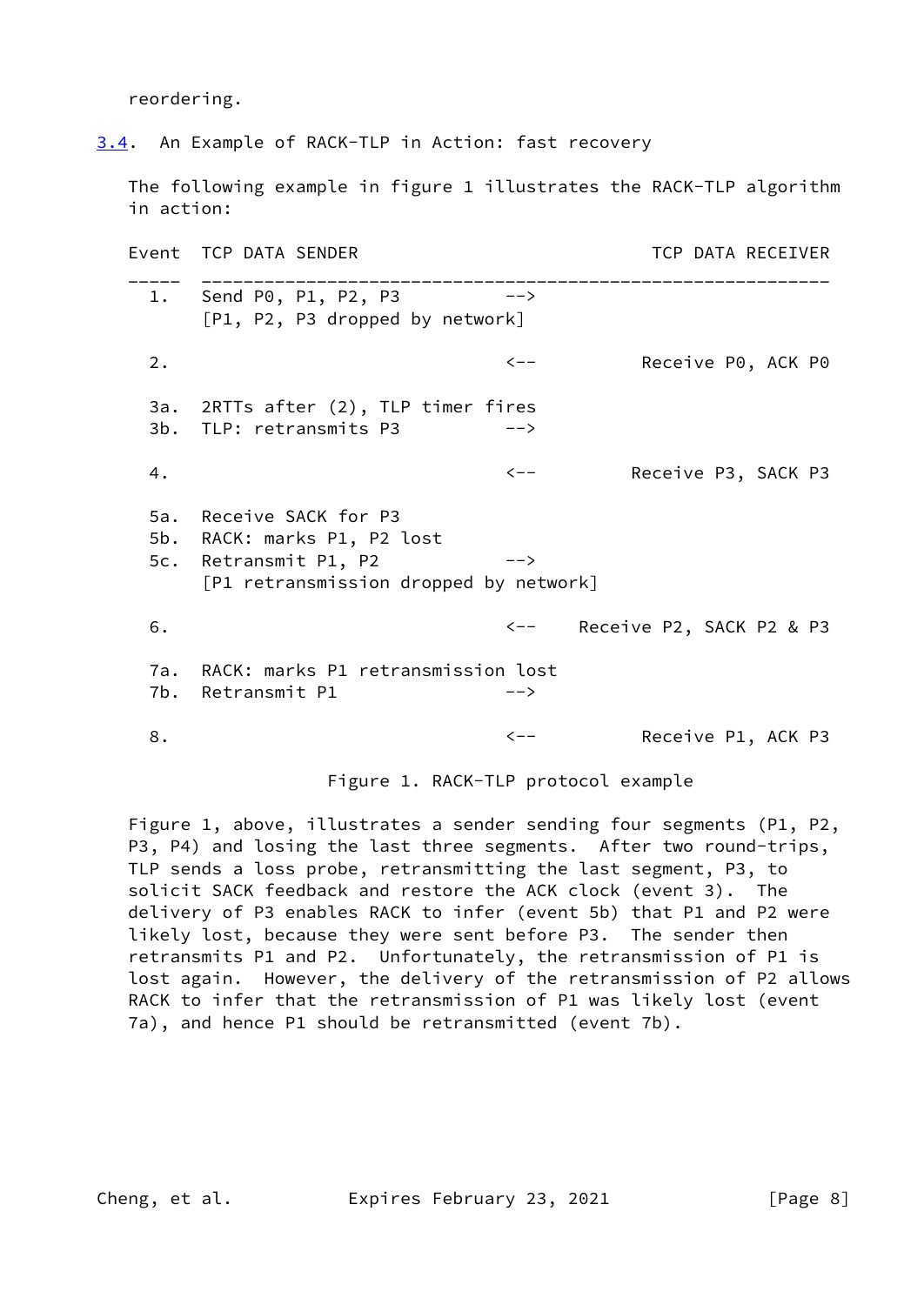# Internet-Draft **RACK** RACK August 2020

### <span id="page-9-0"></span>[3.5](#page-9-0). An Example of RACK-TLP in Action: RTO

 In addition to enhancing fast recovery, RACK improves the accuracy of RTO recovery by reducing spurious retransmissions.

 Without RACK, upon RTO timer expiration the sender marks all the unacknowledged segments lost. This approach can lead to spurious retransmissions. For example, consider a simple case where one segment was sent with an RTO of 1 second, and then the application writes more data, causing a second and third segment to be sent right before the RTO of the first segment expires. Suppose only the first segment is lost. Without RACK, upon RTO expiration the sender marks all three segments as lost and retransmits the first segment. When the sender receives the ACK that selectively acknowledges the second segment, the sender spuriously retransmits the third segment.

 With RACK, upon RTO timer expiration the only segment automatically marked lost is the first segment (since it was sent an RTO ago); for all the other segments RACK only marks the segment lost if at least one round trip has elapsed since the segment was transmitted. Consider the previous example scenario, this time with RACK. With RACK, when the RTO expires the sender only marks the first segment as lost, and retransmits that segment. The other two very recently sent segments are not marked lost, because they were sent less than one round trip ago and there were no ACKs providing evidence that they were lost. When the sender receives the ACK that selectively acknowledges the second segment, the sender would not retransmit the third segment but rather would send any new segments (if allowed by congestion window and receive window).

 In the above example, if the sender were to send a large burst of segments instead of two segments right before RTO, without RACK the sender may spuriously retransmit almost the entire flight [RACK- TCPM97]. Note that the Eifel protocol [\[RFC3522](https://datatracker.ietf.org/doc/pdf/rfc3522)] cannot prevent this issue because it can only detect spurious RTO episodes. In this example the RTO itself was not spurious.

## <span id="page-9-1"></span>[3.6](#page-9-1). Design Summary

 To summarize, RACK-TLP aims to adapt to small time-varying degrees of reordering, quickly recover most losses within one to two round trips, and avoid costly RTO recoveries. In the presence of reordering, the adaptation algorithm can impose sometimes-needless delays when it waits to disambiguate loss from reordering, but the penalty for waiting is bounded to one round trip and such delays are confined to flows long enough to have observed reordering.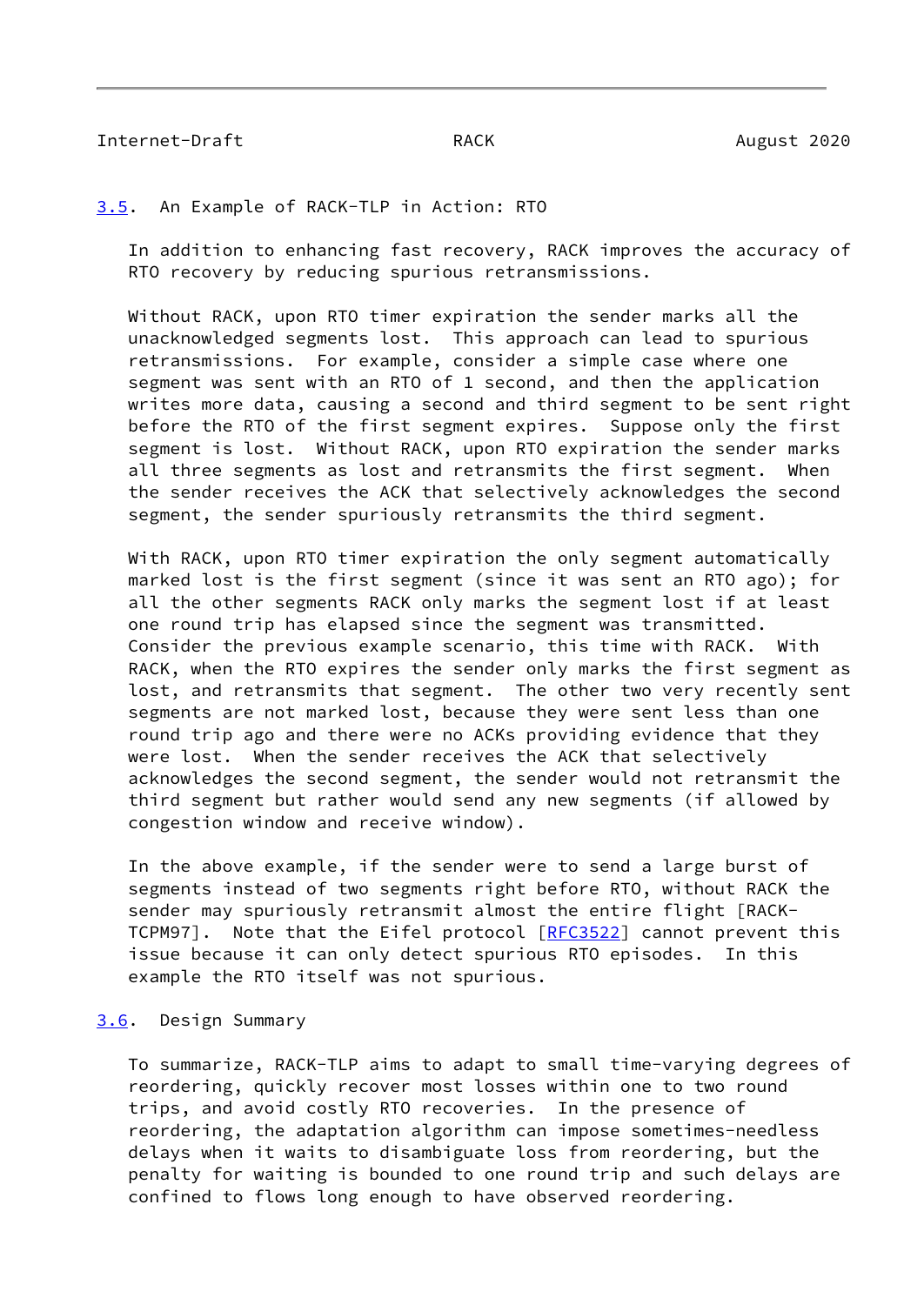# Internet-Draft RACK RACK August 2020

# <span id="page-10-0"></span>[4](#page-10-0). Requirements

 The reader is expected to be familiar with the definitions given in the TCP congestion control [[RFC5681\]](https://datatracker.ietf.org/doc/pdf/rfc5681) and selective acknowledgment [\[RFC2018](https://datatracker.ietf.org/doc/pdf/rfc2018)][RFC6675] RFCs. RACK-TLP has the following requirements:

- 1. The connection MUST use selective acknowledgment (SACK) options [\[RFC2018](https://datatracker.ietf.org/doc/pdf/rfc2018)], and the sender MUST keep SACK scoreboard information on a per-connection basis ("SACK scoreboard" has the same meaning here as in [\[RFC6675\] section](https://datatracker.ietf.org/doc/pdf/rfc6675#section-3) 3).
- 2. For each data segment sent, the sender MUST store its most recent transmission time with a timestamp whose granularity that is finer than 1/4 of the minimum RTT of the connection. At the time of writing, microsecond resolution is suitable for intra datacenter traffic and millisecond granularity or finer is suitable for the Internet. Note that RACK-TLP can be implemented with TSO (TCP Segmentation Offload) support by having multiple segments in a TSO aggregate share the same timestamp.
- 3. RACK DSACK-based reordering window adaptation is RECOMMENDED but is not required.
- 4. TLP requires RACK.

# <span id="page-10-1"></span>[5](#page-10-1). Definitions

 The reader is expected to be familiar with the variables of SND.UNA, SND.NXT, SEG.ACK, and SEG.SEQ in [\[RFC793](https://datatracker.ietf.org/doc/pdf/rfc793)], SMSS, FlightSize in [\[RFC5681](https://datatracker.ietf.org/doc/pdf/rfc5681)], DupThresh in [\[RFC6675](https://datatracker.ietf.org/doc/pdf/rfc6675)], RTO and SRTT in [[RFC6298\]](https://datatracker.ietf.org/doc/pdf/rfc6298). A RACK-TLP implementation needs to store new per-segment and per connection state, described below.

# <span id="page-10-2"></span>[5.1](#page-10-2). Per-segment variables

 Theses variables indicate the status of the most recent transmission of a data segment:

"Segment.lost" is true if the most recent (re)transmission of the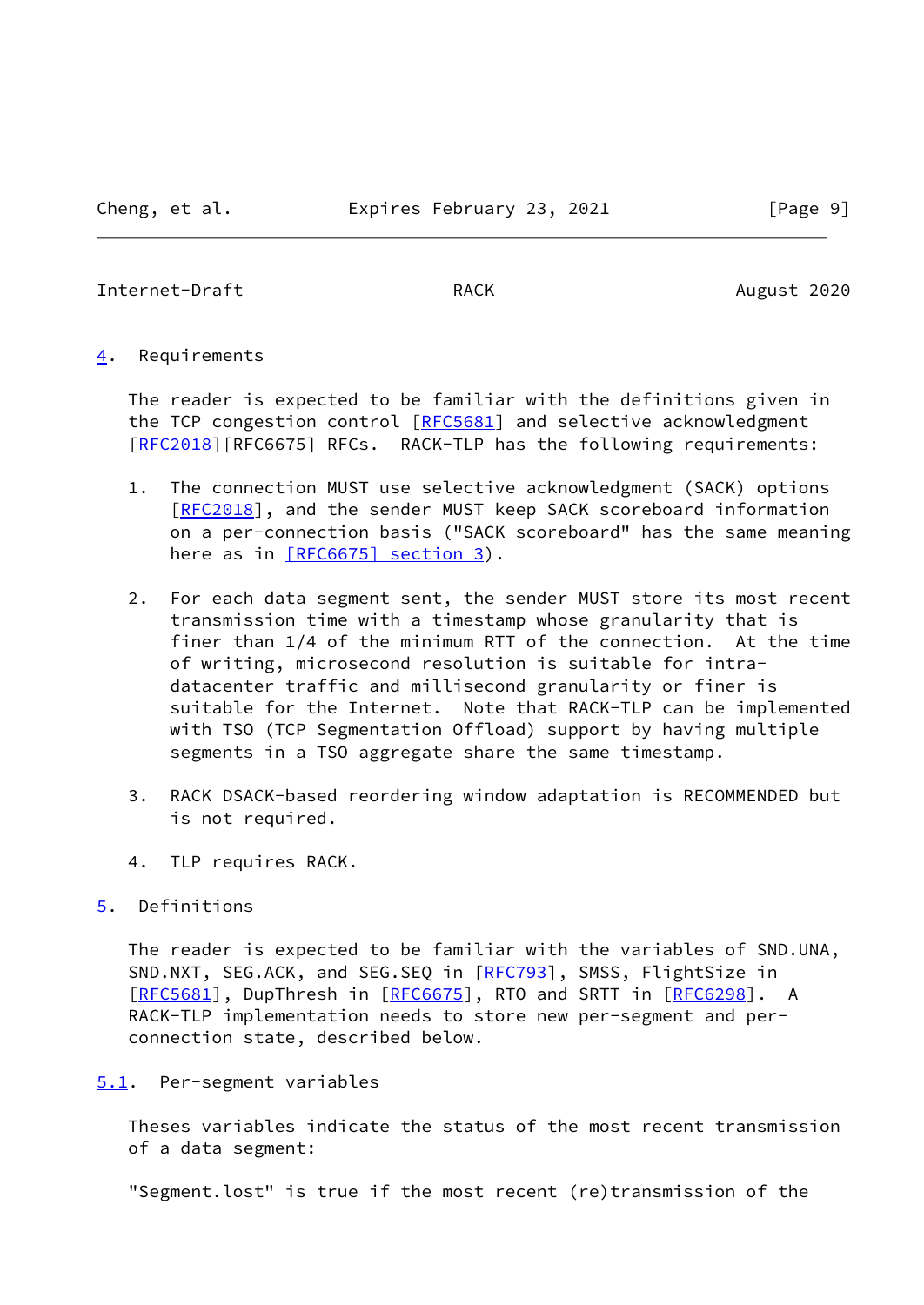segment has been marked lost and needs to be retransmitted. False otherwise.

 "Segment.retransmitted" is true if it was retransmitted in the most recent transmission. False otherwise.

 "Segment.xmit\_ts" is the time of the last transmission of a data segment, including retransmissions, if any, with a clock granularity specified in the Requirements section.

| Cheng, et al. | Expires February 23, 2021 | [Page 10] |
|---------------|---------------------------|-----------|
|---------------|---------------------------|-----------|

Internet-Draft RACK RACK August 2020

 "Segment.end\_seq" is the next sequence number after the last sequence number of the data segment.

<span id="page-11-0"></span>[5.2](#page-11-0). Per-connection variables

 "RACK.segment". Among all the segments that have been either selectively or cumulatively acknowledged, RACK.segment is the one that was sent most recently (including retransmissions).

"RACK.xmit\_ts" is the latest transmission timestamp of RACK.segment.

"RACK.end\_seq" is the Segment.end\_seq of RACK.segment.

"RACK.ack ts" is the time when the full sequence range of RACK.segment was selectively or cumulatively acknowledged.

 "RACK.segs\_sacked" returns the total number of segments selectively acknowledged in the SACK scoreboard.

 "RACK.fack" is the highest selectively or cumulatively acknowledged sequence (i.e. forward acknowledgement).

 "RACK.min\_RTT" is the estimated minimum round-trip time (RTT) of the connection.

 "RACK.rtt" is the RTT of the most recently delivered segment on the connection (either cumulatively acknowledged or selectively acknowledged) that was not marked invalid as a possible spurious retransmission.

 "RACK.reordering\_seen" indicates whether the sender has detected data segment reordering event(s).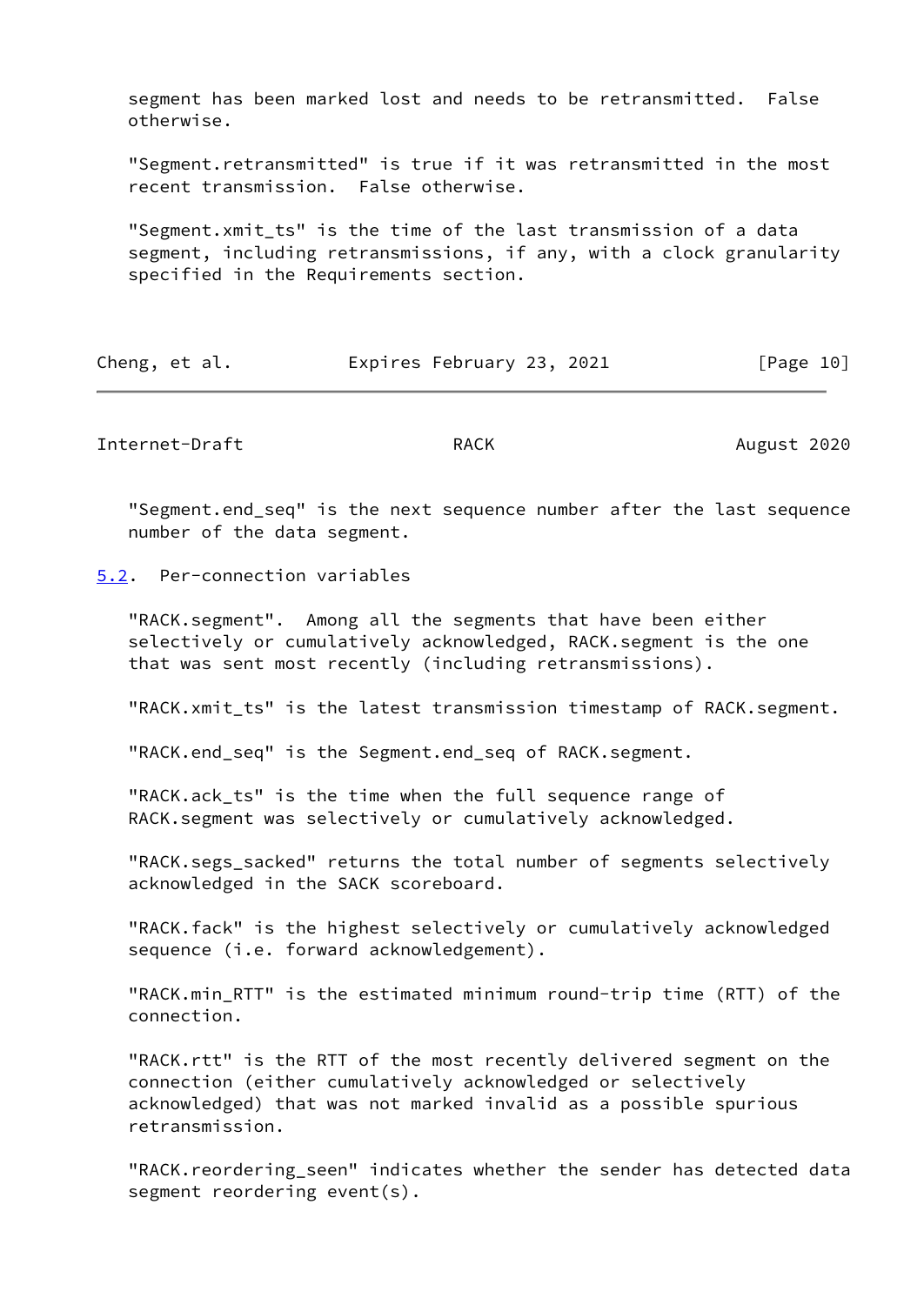"RACK.reo\_wnd" is a reordering window computed in the unit of time used for recording segment transmission times. It is used to defer the moment at which RACK marks a segment lost.

 "RACK.dsack" indicates if a DSACK option has been received since the last RACK.reo wnd change.

"RACK.reo\_wnd\_mult" is the multiplier applied to adjust RACK.reo\_wnd.

 "RACK.reo\_wnd\_persist" is the number of loss recoveries before resetting RACK.reo\_wnd.

"RACK.rtt\_seq" is the SND.NXT when RACK.rtt is updated.

Cheng, et al. Expires February 23, 2021 [Page 11]

Internet-Draft RACK RACK August 2020

 "TLP.is\_retrans": a boolean indicating whether there is an unacknowledged TLP retransmission.

 "TLP.end\_seq": the value of SND.NXT at the time of sending a TLP retransmission.

"TLP.max ack delay": sender's maximum delayed ACK timer budget.

Per-connection timers

 "RACK reordering timer": a timer that allows RACK to wait for reordering to resolve, to try to disambiguate reordering from loss, when some out-of-order segments are marked as SACKed.

 "TLP PTO": a timer event indicating that an ACK is overdue and the sender should transmit a TLP segment, to solicit SACK or ACK feedback.

 These timers augment the existing timers maintained by a sender, including the RTO timer [\[RFC6298](https://datatracker.ietf.org/doc/pdf/rfc6298)]. A RACK-TLP sender arms one of these three timers -- RACK reordering timer, TLP PTO timer, or RTO timer -- when it has unacknowledged segments in flight. The implementation can simplify managing all three timers by multiplexing a single timer among them with an additional variable to indicate the event to invoke upon the next timer expiration.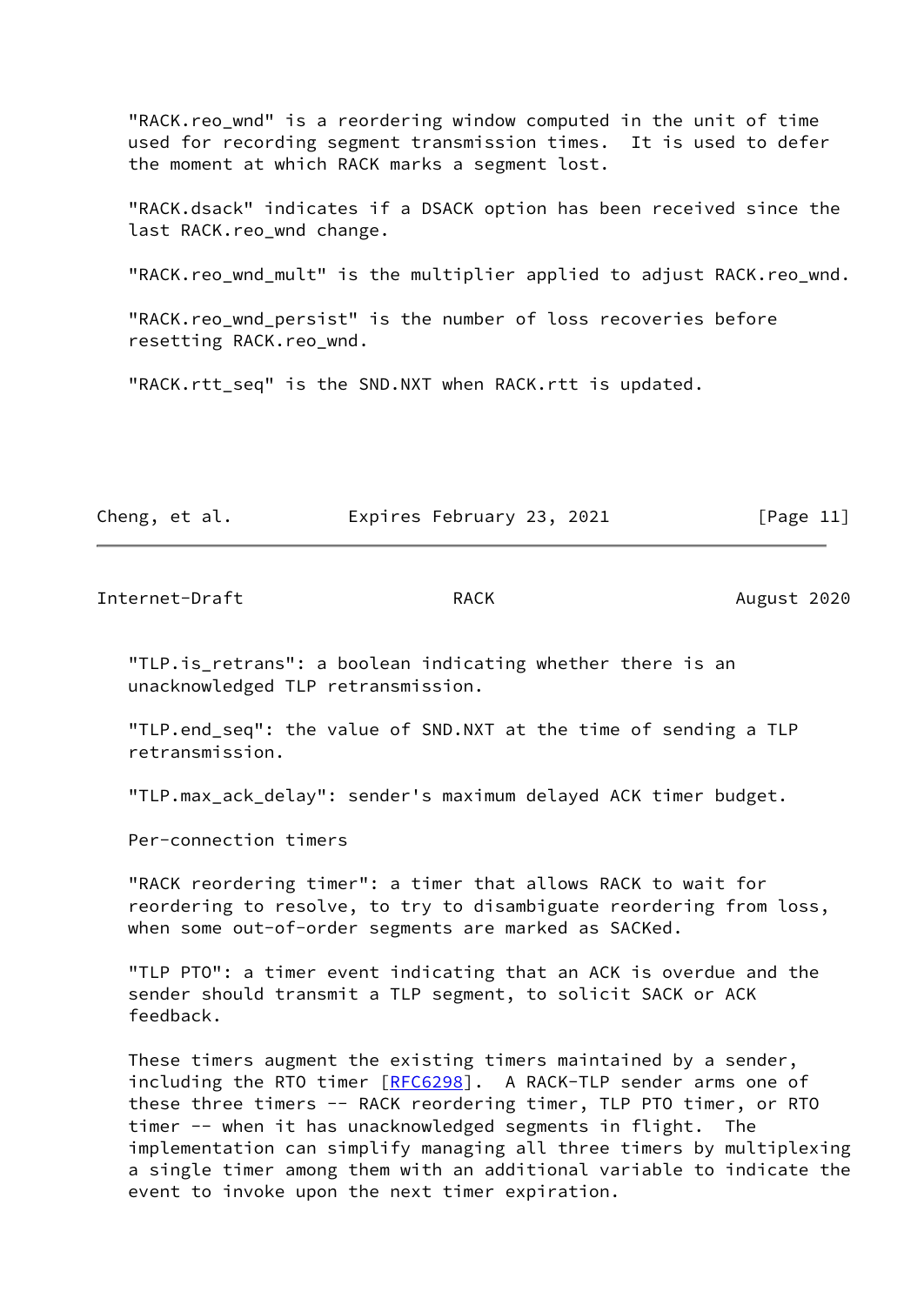## <span id="page-13-0"></span>[6](#page-13-0). RACK Algorithm Details

<span id="page-13-1"></span>[6.1](#page-13-1). Upon transmitting a data segment

 Upon transmitting a new segment or retransmitting an old segment, record the time in Segment.xmit\_ts and set Segment.lost to FALSE. Upon retransmitting a segment, set Segment.retransmitted to TRUE.

 RACK\_transmit\_data(Segment): Segment. $xmit_{ts}$  = Now() Segment.lost = FALSE

 RACK\_retransmit\_data(Segment): Segment.retransmitted = TRUE RACK transmit data(Segment)

<span id="page-13-2"></span>[6.2](#page-13-2). Upon receiving an ACK

Step 1: Update RACK.min\_RTT.

Use the RTT measurements obtained via [[RFC6298](https://datatracker.ietf.org/doc/pdf/rfc6298)] or [[RFC7323\]](https://datatracker.ietf.org/doc/pdf/rfc7323) to update the estimated minimum RTT in RACK.min\_RTT. The sender SHOULD

| Cheng, et al. | Expires February 23, 2021 | [Page 12] |
|---------------|---------------------------|-----------|
|---------------|---------------------------|-----------|

Internet-Draft RACK RACK August 2020

 track a windowed min-filtered estimate of recent RTT measurements that can adapt when migrating to significantly longer paths, rather than a simple global minimum of all RTT measurements.

 Step 2: Update state for most recently sent segment that has been delivered

 In this step, RACK updates the states that track the most recently sent segment that has been delivered: RACK.segment; RACK maintains its latest transmission timestamp in RACK.xmit\_ts and its highest sequence number in RACK.end\_seq. These two variables are used, in later steps, to estimate if some segments not yet delivered were likely lost. Given the information provided in an ACK, each segment cumulatively ACKed or SACKed is marked as delivered in the scoreboard. Since an ACK can also acknowledge retransmitted data segments, and retransmissions can be spurious, the sender needs to take care to avoid spurious inferences. For example, if the sender were to use timing information from a spurious retransmission, the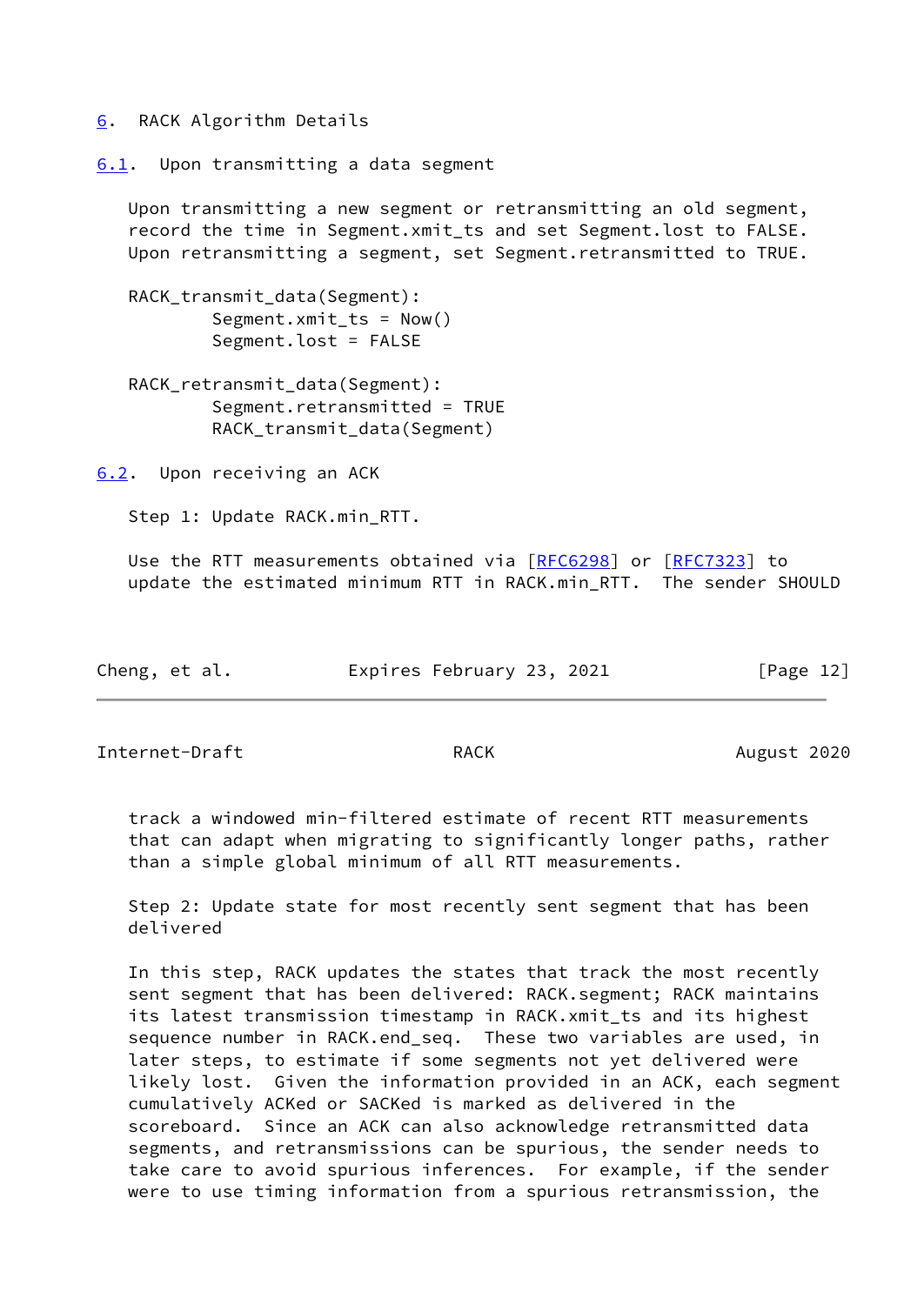RACK.rtt could be vastly underestimated.

 To avoid spurious inferences, ignore a segment as invalid if any of its sequence range has been retransmitted before and either of two conditions is true:

- 1. The Timestamp Echo Reply field (TSecr) of the ACK's timestamp option [[RFC7323\]](https://datatracker.ietf.org/doc/pdf/rfc7323), if available, indicates the ACK was not acknowledging the last retransmission of the segment.
- 2. The segment was last retransmitted less than RACK.min\_rtt ago.

 The second check is a heuristic when the TCP Timestamp option is not available, or when the round trip time is less than the TCP Timestamp clock granularity.

 Among all the segments newly ACKed or SACKed by this ACK that pass the checks above, update the RACK.rtt to be the RTT sample calculated using this ACK. Furthermore, record the most recent Segment.xmit\_ts in RACK.xmit\_ts if it is ahead of RACK.xmit\_ts. If Segment.xmit\_ts equals RACK.xmit\_ts (e.g. due to clock granularity limits) then compare Segment.end\_seq and RACK.end\_seq to break the tie.

Step 2 may be summarized in pseudocode as:

Cheng, et al. Expires February 23, 2021 [Page 13]

Internet-Draft **RACK** RACK August 2020

 RACK\_sent\_after(t1, seq1, t2, seq2): If t1 > t2: Return true Else if t1 == t2 AND seq1 > seq2: Return true Else: Return false RACK\_update(): For each Segment newly acknowledged cumulatively or selectively:  $rtt = Now() - Segment.xml_t$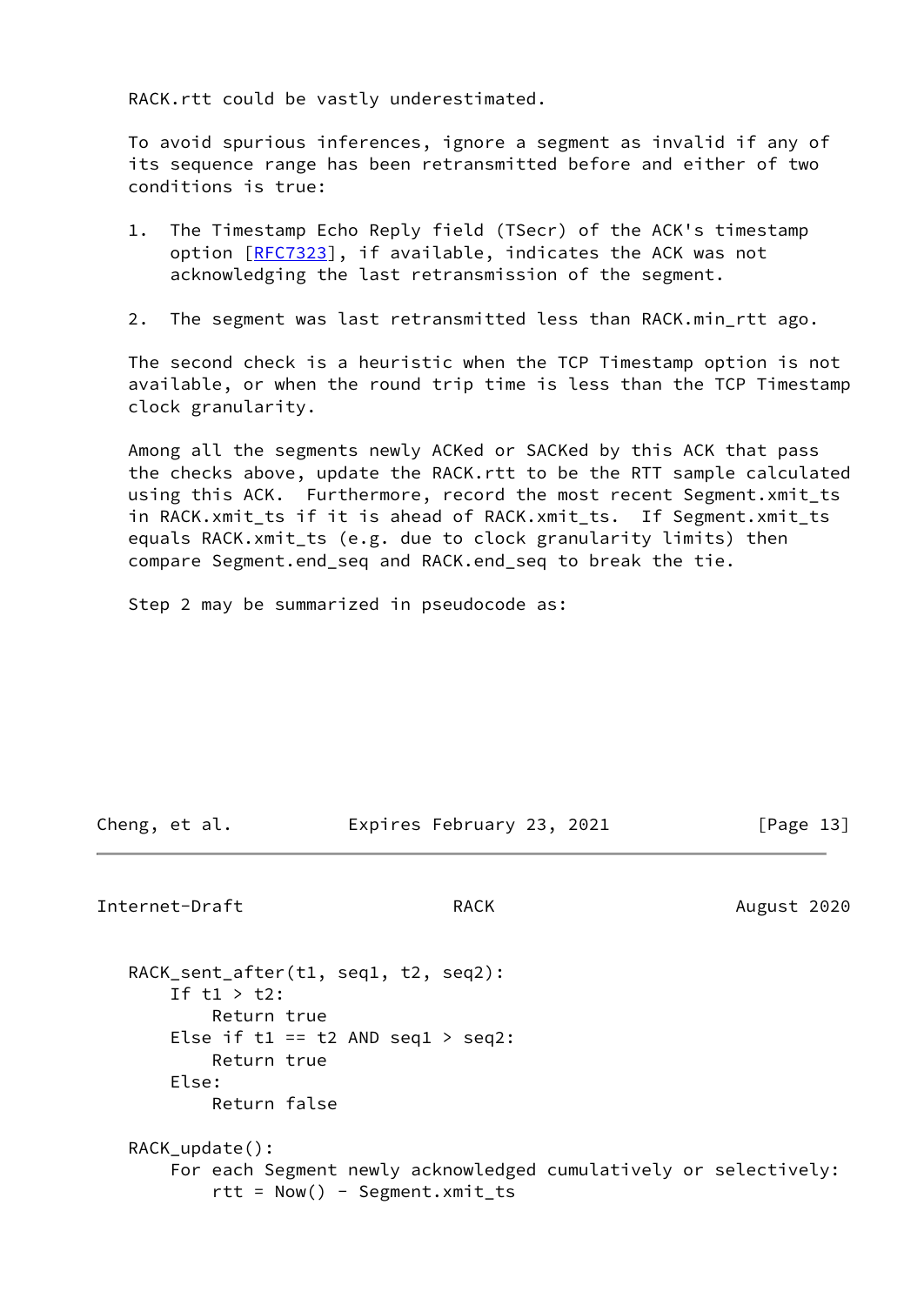```
 If Segment.retransmitted is TRUE:
     If ACK.ts_option.echo_reply < Segment.xmit_ts:
        Return
     If rtt < RACK.min_rtt:
        Return
RACK.rtt = rtt If RACK_sent_after(Segment.xmit_ts, Segment.end_seq
                    RACK.xmit_ts, RACK.end_seq):
     RACK.xmit_ts = Segment.xmit_ts
```
Step 3: Detect data segment reordering

 To detect reordering, the sender looks for original data segments being delivered out of order. To detect such cases, the sender tracks the highest sequence selectively or cumulatively acknowledged in the RACK.fack variable. The name "fack" stands for the most "Forward ACK" (this term is adopted from  $[FACK]$  $[FACK]$ ). If a never retransmitted segment that's below RACK.fack is (selectively or cumulatively) acknowledged, it has been delivered out of order. The sender sets RACK.reordering\_seen to TRUE if such segment is identified.

 RACK\_detect\_reordering(): For each Segment newly acknowledged cumulatively or selectively: If Segment.end seq > RACK.fack: RACK.fack = Segment.end\_seq Else if Segment.end\_seq < RACK.fack AND Segment.retransmitted is FALSE: RACK.reordering\_seen = TRUE

Step 4: Update RACK reordering window

 The RACK reordering window, RACK.reo\_wnd, serves as an adaptive allowance for settling time before marking a segment lost. This step documents a detailed algorithm that follows the principles outlined in the ``Reordering window adaptation'' section.

| Cheng, et al. |  | Expires February 23, 2021 |  | [Page 14] |  |
|---------------|--|---------------------------|--|-----------|--|
|               |  |                           |  |           |  |

Internet-Draft **RACK** RACK August 2020

 If the sender has not yet observed any reordering based on the previous step, then RACK prioritizes quick loss recovery by using setting RACK.reo\_wnd to 0 when the number of SACKed segments exceeds DupThresh, or during loss recovery.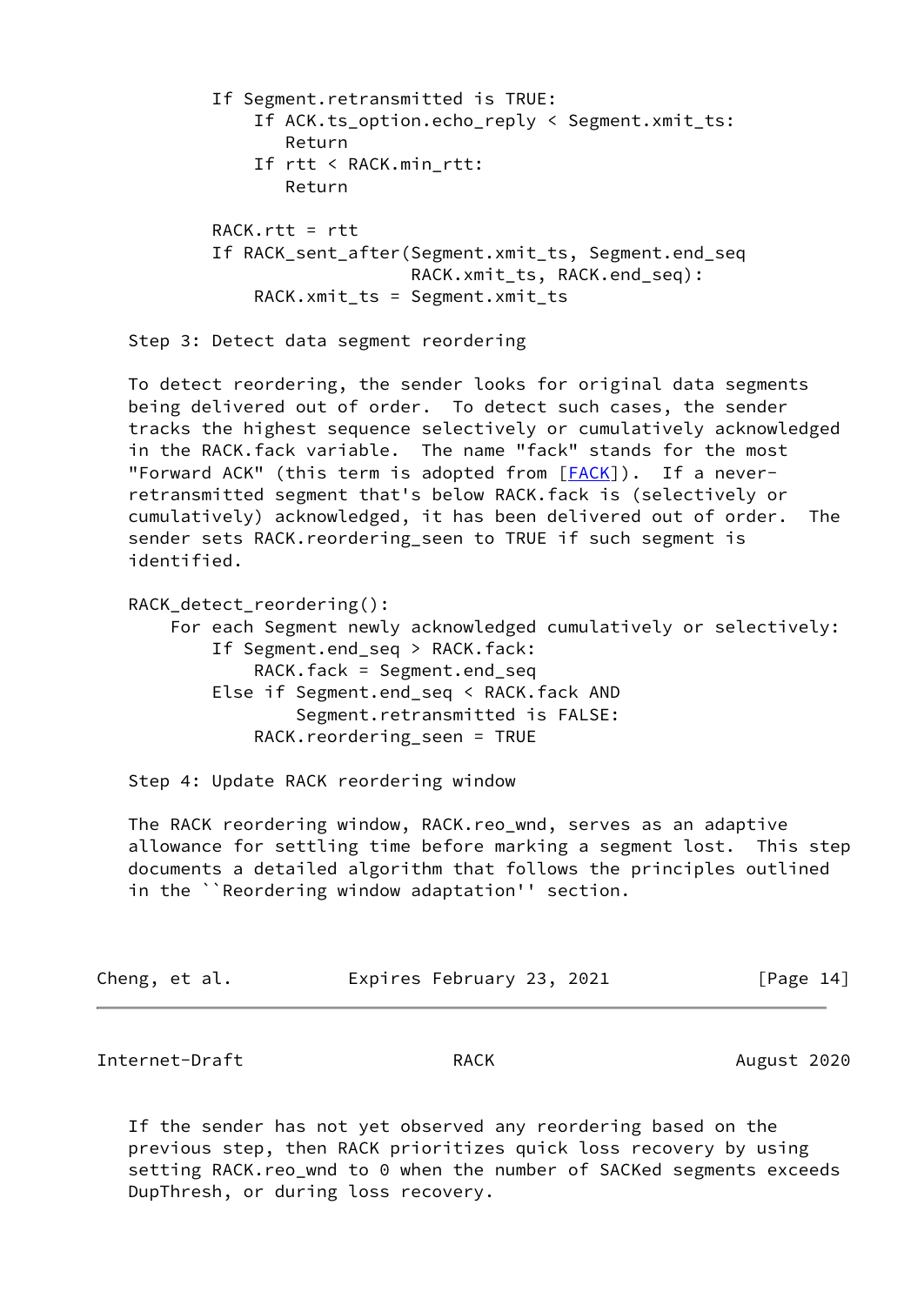Aside from those special conditions, RACK starts with a conservative reordering window of RACK.min RTT/4. This value was chosen because Linux TCP used the same factor in its implementation to delay Early Retransmit [[RFC5827\]](https://datatracker.ietf.org/doc/pdf/rfc5827) to reduce spurious loss detections in the presence of reordering, and experience showed this worked reasonably well [DMCG11].

 However, the reordering detection in the previous step, Step 3, has a self-reinforcing drawback when the reordering window is too small to cope with the actual reordering. When that happens, RACK could spuriously mark reordered segments lost, causing them to be retransmitted. In turn, the retransmissions can prevent the necessary conditions for Step 3 to detect reordering, since this mechanism requires ACKs or SACKs for only segments that have never been retransmitted. In some cases such scenarios can persist, causing RACK to continue to spuriously mark segments lost without realizing the reordering window is too small.

 To avoid the issue above, RACK dynamically adapts to higher degrees of reordering using DSACK options from the receiver. Receiving an ACK with a DSACK option indicates a spurious retransmission, suggesting that RACK.reo\_wnd may be too small. The RACK.reo\_wnd increases linearly for every round trip in which the sender receives some DSACK option, so that after N distinct round trips in which a DSACK is received, the RACK.reo\_wnd becomes  $(N+1)$  \* min\_RTT / 4, with an upper-bound of SRTT.

 If the reordering is temporary then a large adapted reordering window would unnecessarily delay loss recovery later. Therefore, RACK persists using the inflated RACK.reo\_wnd for up to 16 loss recoveries, after which it resets RACK.reo\_wnd to its starting value, min\_RTT / 4. The downside of resetting the reordering window is the risk of triggering spurious fast recovery episodes if the reordering remains high. The rationale for this approach is to bound such spurious recoveries to approximately once every 16 recoveries (less than 7%).

 To track the linear scaling factor for the adaptive reordering window, RACK uses the variable RACK.reo\_wnd\_mult, which is initialized to 1 and adapts with the following pseudocode, which implements the above algorithm:

Cheng, et al. Expires February 23, 2021 [Page 15]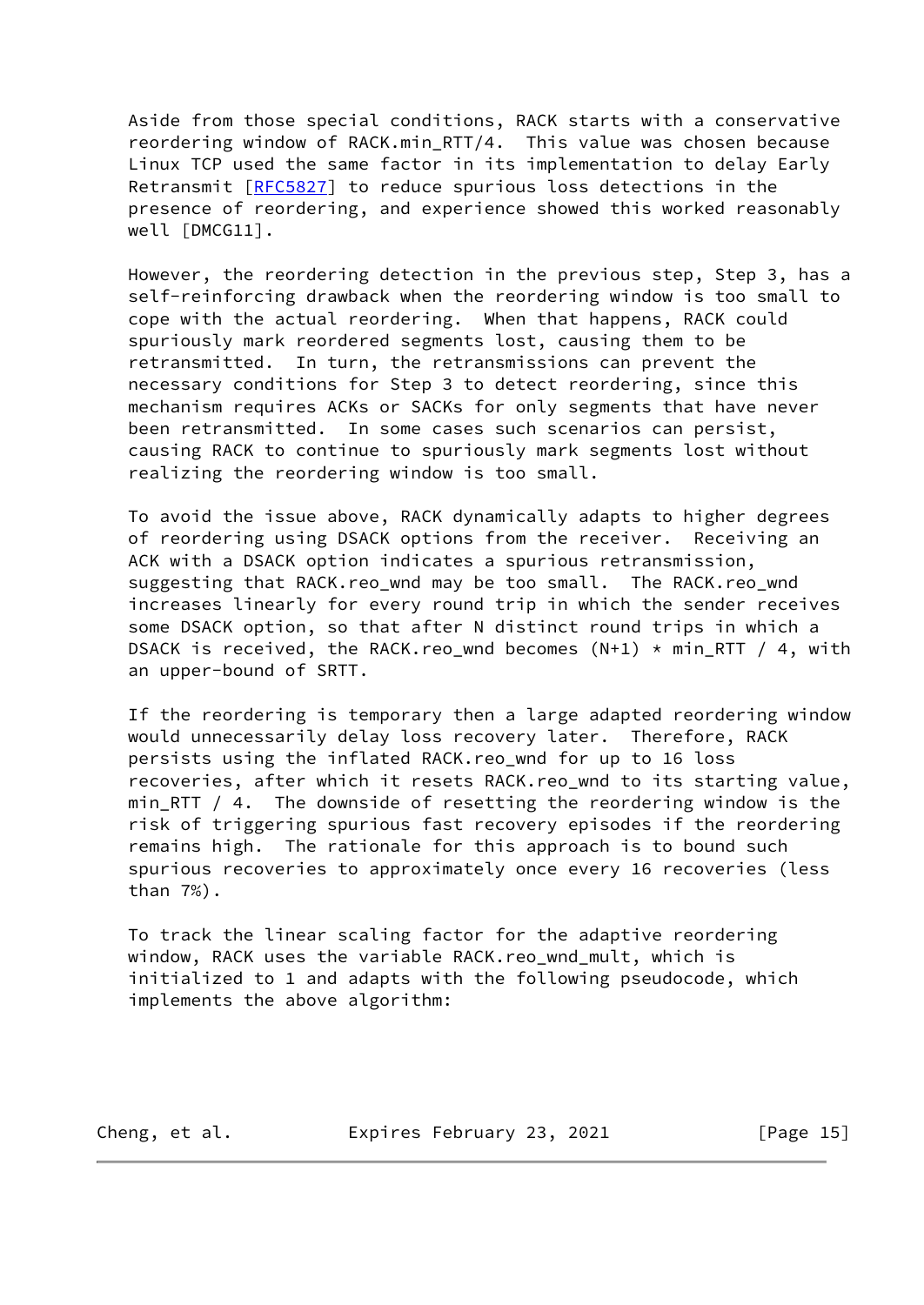RACK\_update\_reo\_wnd(): /\* DSACK-based reordering window adaptation \*/ If RACK.dsack round is not None AND SND.UNA >= RACK.dsack round: RACK.dsack\_round = None  $/*$  Grow the reordering window per round that sees DSACK. Reset the window after 16 DSACK-free recoveries  $*/$ If RACK.dsack round is None AND any DSACK option is present on latest received ACK: RACK.dsack\_round = SND.NXT RACK.reo wnd mult  $+= 1$ RACK.reo wnd persist = 16 Else if exiting Fast or RTO recovery: RACK.reo wnd persist  $-1$ If RACK.reo wnd persist  $\leq 0$ : RACK.reo wnd mult =  $1$  If RACK.reordering\_seen is FALSE: If in Fast or RTO recovery: Return 0 Else if RACK.segs\_sacked >= DupThresh: Return 0 Return min(RACK.min\_RTT / 4 \* RACK.reo\_wnd\_mult, SRTT)

Step 5: Detect losses.

 For each segment that has not been SACKed, RACK considers that segment lost if another segment that was sent later has been delivered, and the reordering window has passed. RACK considers the reordering window to have passed if the RACK.segment was sent sufficiently after the segment in question, or a sufficient time has elapsed since the RACK.segment was S/ACKed, or some combination of the two. More precisely, RACK marks a segment lost if:

 RACK.xmit\_ts >= Segment.xmit\_ts AND (RACK.xmit\_ts - Segment.xmit\_ts) + (now - RACK.ack\_ts) >= RACK.reo\_wnd Solving this second condition for "now", the moment at which a segment is marked lost, yields: now >= Segment.xmit\_ts + RACK.reo\_wnd + (RACK.ack\_ts - RACK.xmit\_ts) Then (RACK.ack\_ts - RACK.xmit\_ts) is the round trip time of the most recently (re)transmitted segment that's been delivered. When segments are delivered in order, the most recently (re)transmitted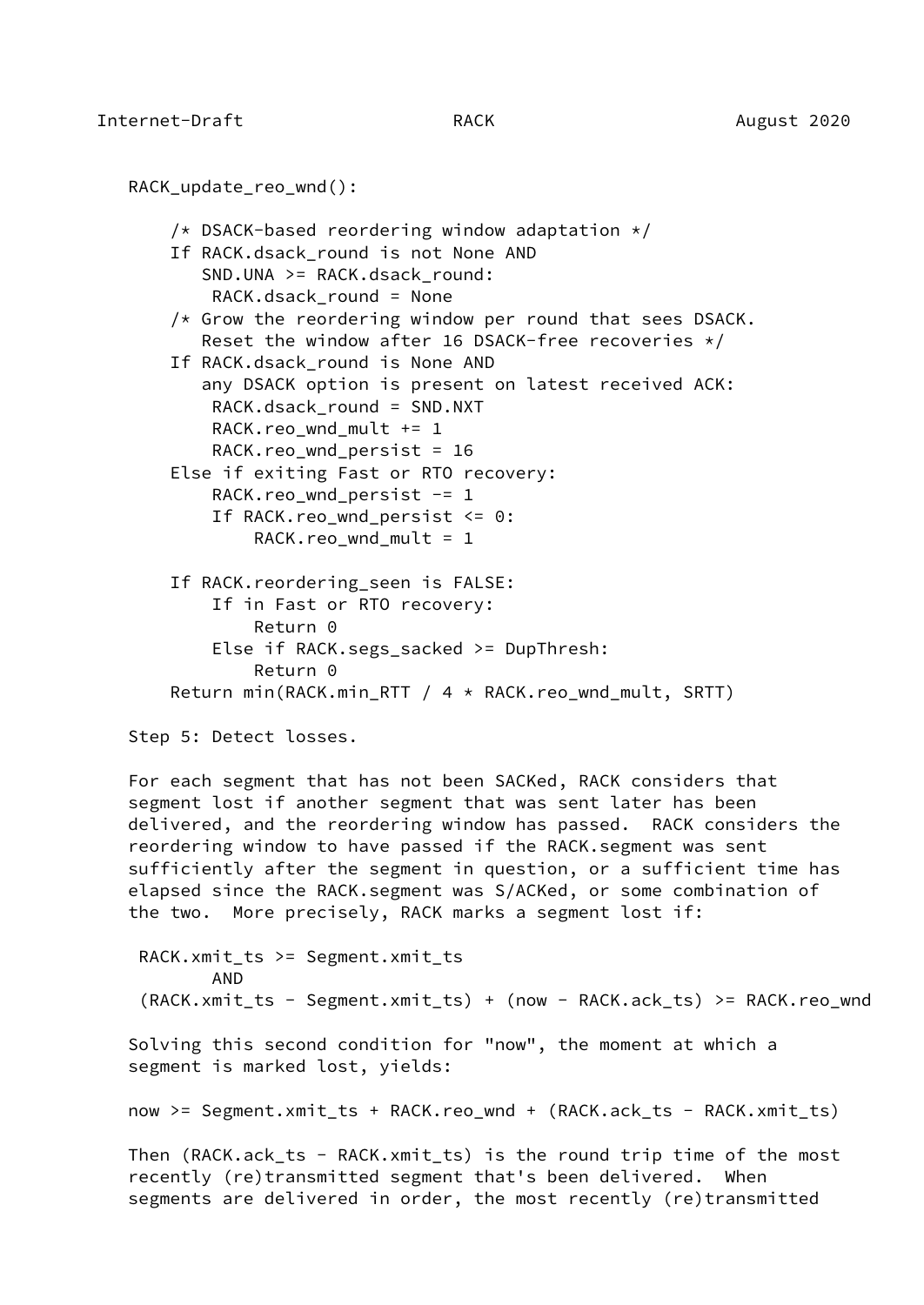segment that's been delivered is also the most recently delivered,

Cheng, et al. Expires February 23, 2021 [Page 16]

Internet-Draft RACK RACK August 2020

hence RACK.rtt == RACK.ack\_ts - RACK.xmit\_ts. But if segments were reordered, then the segment delivered most recently was sent before the most recently (re)transmitted segment. Hence RACK.rtt > (RACK.ack\_ts - RACK.xmit\_ts).

 Since RACK.RTT >= (RACK.ack\_ts - RACK.xmit\_ts), the previous equation reduces to saying that the sender can declare a segment lost when:

now >= Segment.xmit\_ts + RACK.reo\_wnd + RACK.rtt

 In turn, that is equivalent to stating that a RACK sender should declare a segment lost when:

Segment.xmit\_ts + RACK.rtt + RACK.reo\_wnd - now <= 0

 Note that if the value on the left hand side is positive, it represents the remaining wait time before the segment is deemed lost. But this risks a timeout (RTO) if no more ACKs come back (e.g., due to losses or application-limited transmissions) to trigger the marking. For timely loss detection, the sender is RECOMMENDED to install a reordering timer. This timer expires at the earliest moment when RACK would conclude that all the unacknowledged segments within the reordering window were lost.

 The following pseudocode implements the algorithm above. When an ACK is received or the RACK reordering timer expires, call RACK\_detect\_loss\_and\_arm\_timer(). The algorithm breaks timestamp ties by using the TCP sequence space, since high-speed networks often have multiple segments with identical timestamps.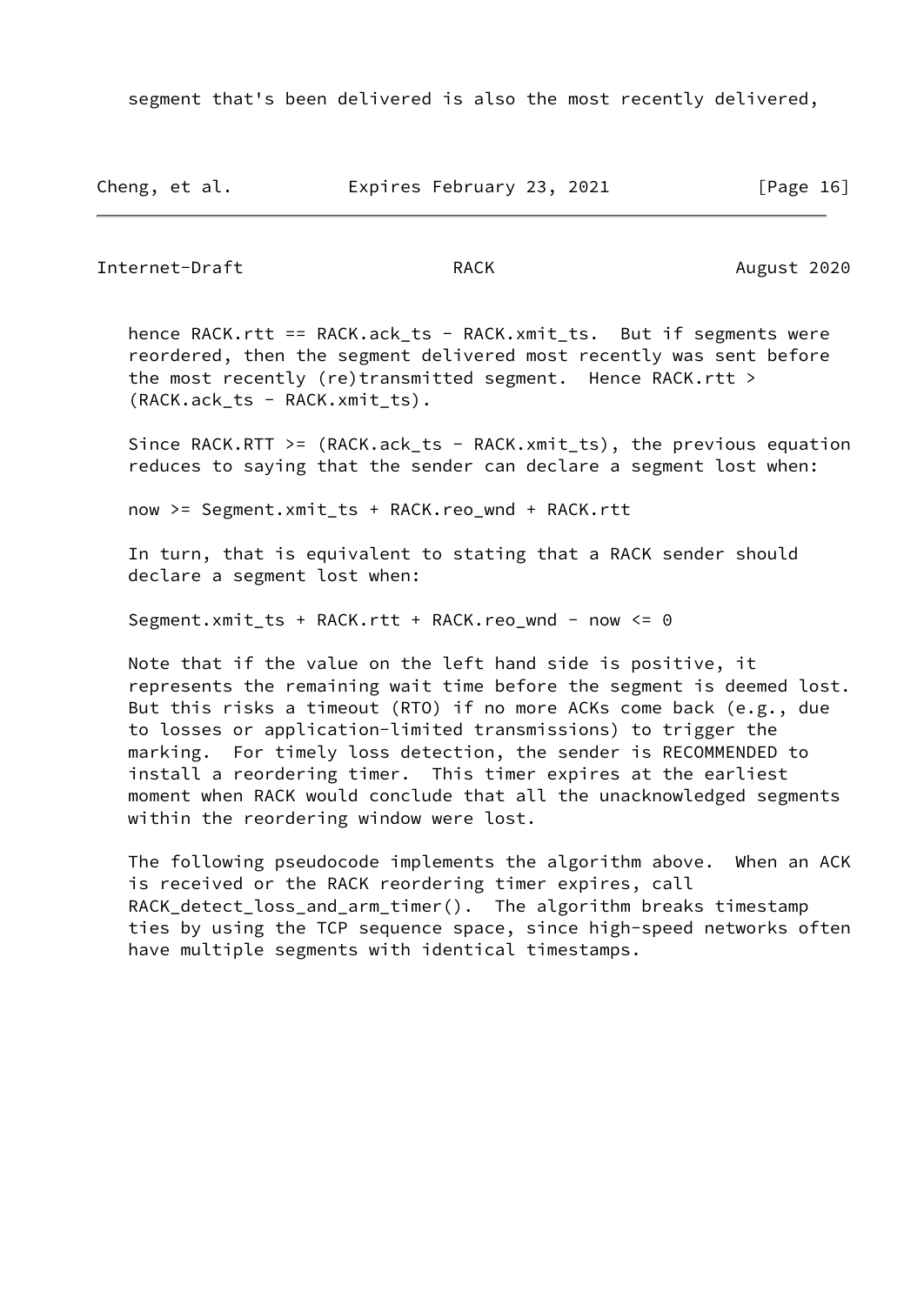# Cheng, et al. Expires February 23, 2021 [Page 17]

Internet-Draft **RACK** RACK August 2020

```
 RACK_detect_loss():
    timeout = 0 RACK.reo_wnd = RACK_update_reo_wnd()
     For each segment, Segment, not acknowledged yet:
         If Segment.lost is TRUE AND Segment.retransmitted is FALSE:
            Continue /* Segment lost but not yet retransmitted */ If RACK_sent_after(RACK.xmit_ts, RACK.end_seq,
                             Segment.xmit_ts, Segment.end_seq):
             remaining = Segment.xmit_ts + RACK.rtt +
                        RACK.read - Now()If remaining \leq 0:
                 Segment.lost = TRUE
             Else:
                 timeout = max(remaining, timeout)
     Return timeout
 RACK_detect_loss_and_arm_timer():
     timeout = RACK_detect_loss()
    If timeout != 0 Arm the RACK timer to call
         RACK_detect_loss_and_arm_timer() after timeout
```
 As an optimization, an implementation can choose to check only segments that have been sent before RACK.xmit\_ts. This can be more efficient than scanning the entire SACK scoreboard, especially when there are many segments in flight. The implementation can use a separate doubly-linked list ordered by Segment.xmit\_ts and inserts a segment at the tail of the list when it is (re)transmitted, and removes a segment from the list when it is delivered or marked lost. In Linux TCP this optimization improved CPU usage by orders of magnitude during some fast recovery episodes on high-speed WAN networks.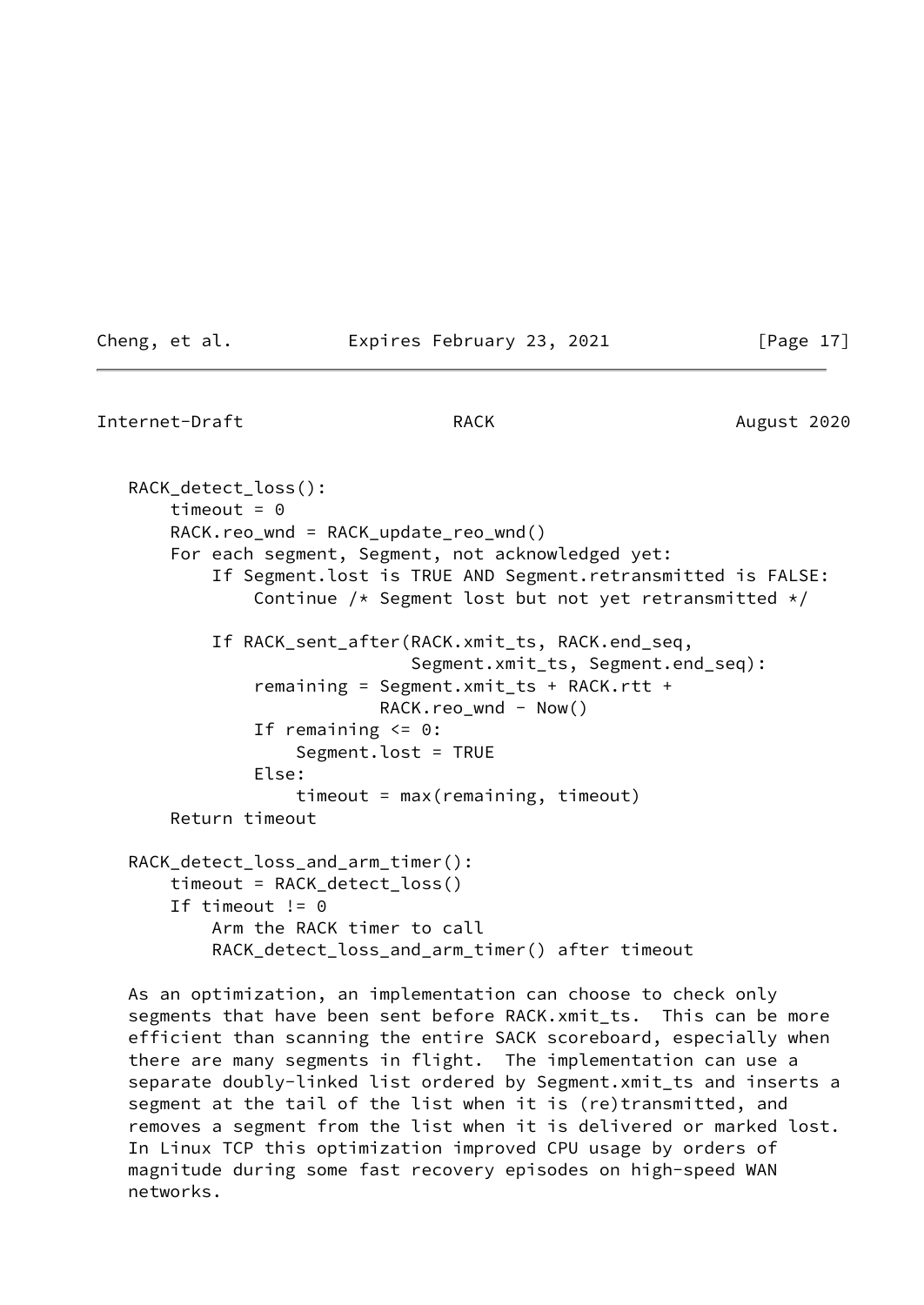## <span id="page-20-0"></span>[6.3](#page-20-0). Upon RTO expiration

 Upon RTO timer expiration, RACK marks the first outstanding segment as lost (since it was sent an RTO ago); for all the other segments RACK only marks the segment lost if the time elapsed since the segment was transmitted is at least the sum of the recent RTT and the reordering window.

 RACK\_mark\_losses\_on\_RTO(): For each segment, Segment, not acknowledged yet: If SEG.SEQ == SND.UNA OR Segment.xmit\_ts + RACK.rtt + RACK.reo\_wnd - Now() <= 0: Segment.lost = TRUE

Cheng, et al. Expires February 23, 2021 [Page 18]

Internet-Draft RACK RACK August 2020

<span id="page-20-1"></span>[7](#page-20-1). TLP Algorithm Details

<span id="page-20-2"></span>[7.1](#page-20-2). Initializing state

 Reset TLP.is\_retrans and TLP.end\_seq when initiating a connection, fast recovery, or RTO recovery.

 TLP\_init(): TLP.end\_seq = None TLP.is\_retrans = false

<span id="page-20-3"></span>[7.2](#page-20-3). Scheduling a loss probe

 The sender schedules a loss probe timeout (PTO) to transmit a segment during the normal transmission process. The sender SHOULD start or restart a loss probe PTO timer after transmitting new data (that was not itself a loss probe) or upon receiving an ACK that cumulatively acknowledges new data, unless it is already in fast recovery, RTO recovery, or the sender has segments delivered out-of-order (i.e. RACK.segs\_sacked is not zero). These conditions are excluded because they are addressed by similar mechanisms, like Limited Transmit [\[RFC3042](https://datatracker.ietf.org/doc/pdf/rfc3042)], the RACK reordering timer, and F-RTO [\[RFC5682](https://datatracker.ietf.org/doc/pdf/rfc5682)].

 The sender calculates the PTO interval by taking into account a number of factors.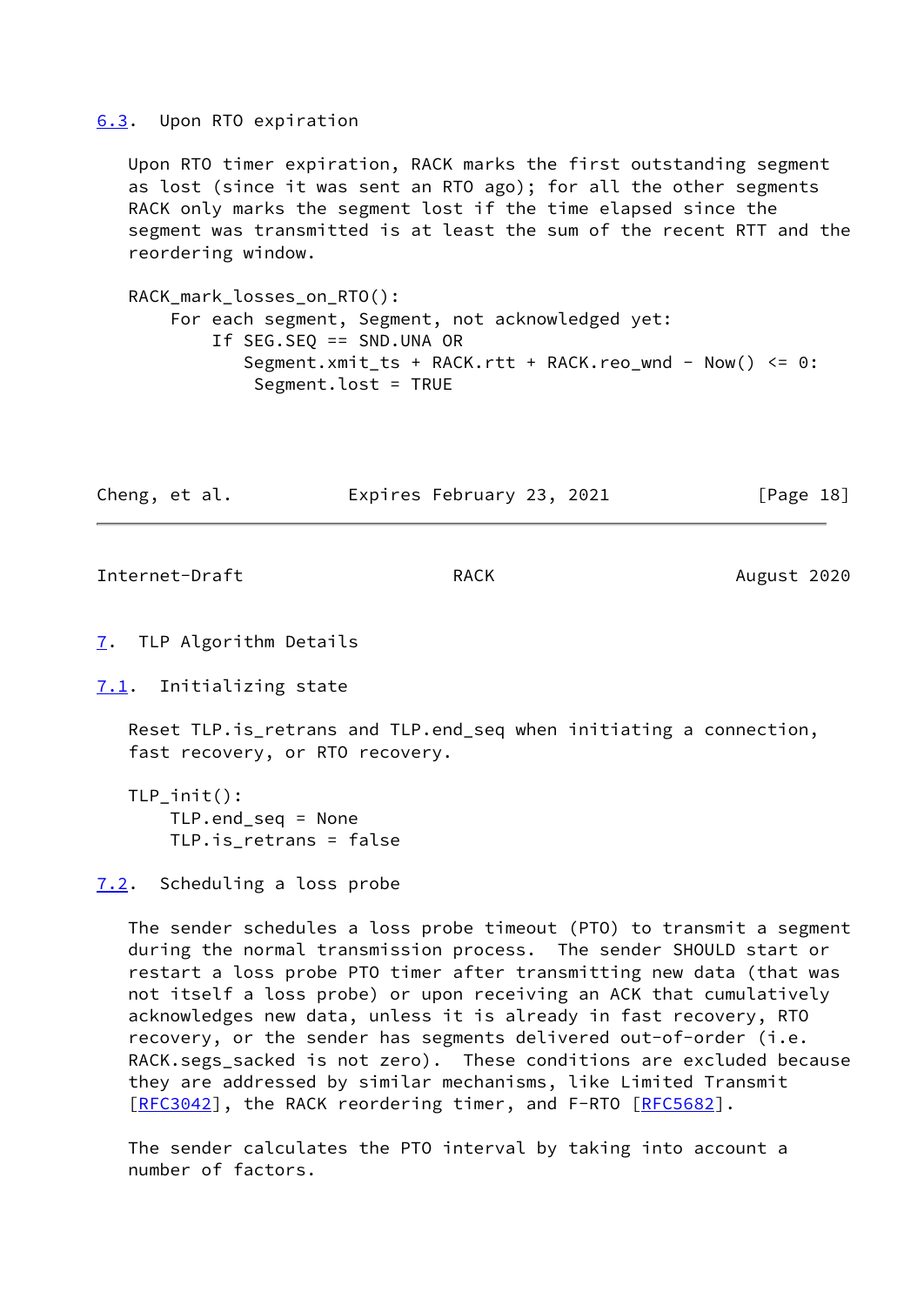First, the default PTO interval is 2\*SRTT. By that time, it is prudent to declare that an ACK is overdue, since under normal circumstances, i.e. no losses, an ACK typically arrives in one SRTT. Choosing PTO to be exactly an SRTT would risk causing spurious probes, given that network and end-host delay variance can cause an ACK to be delayed beyond SRTT. Hence the PTO is conservatively chosen to be the next integral multiple of SRTT.

 Second, when there is no SRTT estimate available, the PTO SHOULD be 1 second. This conservative value corresponds to the RTO value when no SRTT is available, per [\[RFC6298](https://datatracker.ietf.org/doc/pdf/rfc6298)].

 Third, when FlightSize is one segment, the sender MAY inflate PTO by TLP.max\_ack\_delay to accommodate a potential delayed acknowledgment and reduce the risk of spurious retransmissions. The actual value of TLP.max ack delay is implementation-specific.

 Finally, if the time at which an RTO would fire (here denoted "TCP RTO expiration()") is sooner than the computed time for the PTO, then the sender schedules a TLP to be sent at that RTO time.

| Cheng, et al. | Expires February 23, 2021 | [Page 19] |
|---------------|---------------------------|-----------|
|---------------|---------------------------|-----------|

Internet-Draft **RACK** RACK August 2020

 Summarizing these considerations in pseudocode form, a sender SHOULD use the following logic to select the duration of a PTO:

```
 TLP_calc_PTO():
     If SRTT is available:
        PTO = 2 \times SRTT If FlightSize is one segment:
            PTO += TLP.max_ack_delay
     Else:
        PTO = 1 sec
     If Now() + PTO > TCP_RTO_expiration():
        PTO = TCP_RTO_expiration() - Now()
```
<span id="page-21-0"></span>[7.3](#page-21-0). Sending a loss probe upon PTO expiration

When the PTO timer expires, the sender SHOULD transmit a previously unsent data segment, if the receive window allows, and increment the FlightSize accordingly. Note that FlightSize could be one packet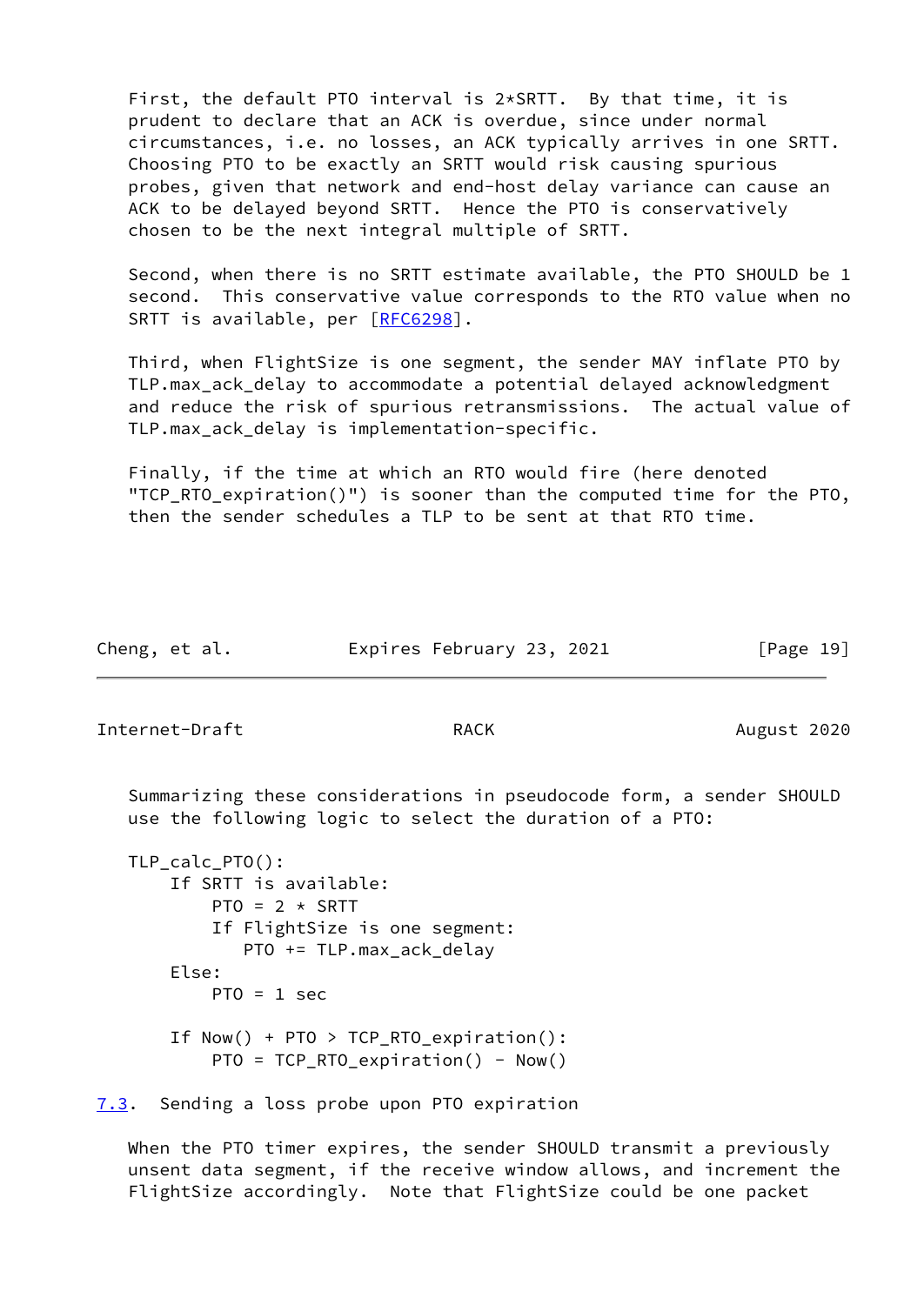greater than the congestion window temporarily until the next ACK arrives.

 If such a segment is not available, then the sender SHOULD retransmit the highest-sequence segment sent so far and set TLP.is\_retrans to true. This segment is chosen to deal with the retransmission ambiguity problem in TCP. Suppose a sender sends N segments, and then retransmits the last segment (segment N) as a loss probe, and then the sender receives a SACK for segment N. As long as the sender waits for the RACK reordering window to expire, it doesn't matter if that SACK was for the original transmission of segment N or the TLP retransmission; in either case the arrival of the SACK for segment N provides evidence that the N-1 segments preceding segment N were likely lost.

 In the case where there is only one original outstanding segment of data (N=1), the same logic (trivially) applies: an ACK for a single outstanding segment tells the sender the N-1=0 segments preceding that segment were lost. Furthermore, whether there are N>1 or N=1 outstanding segments, there is a question about whether the original last segment or its TLP retransmission were lost; the sender estimates whether there was such a loss using TLP recovery detection (see below).

 The sender MUST follow the RACK transmission procedures in the ''Upon Transmitting a Data Segment'' section (see above) upon sending either a retransmission or new data loss probe. This is critical for detecting losses using the ACK for the loss probe. Furthermore, prior to sending a loss probe, the sender MUST check that there is no

| Cheng, et al. | Expires February 23, 2021 |  | [Page 20] |  |
|---------------|---------------------------|--|-----------|--|
|               |                           |  |           |  |

# Internet-Draft RACK August 2020

 other previous loss probe still in flight. This ensures that at any given time the sender has at most one additional packet in flight beyond the congestion window limit. This invariant is maintained using the state variable TLP.end\_seq, which indicates the latest unacknowledged TLP loss probe's ending sequence. It is reset when the loss probe has been acknowledged or is deemed lost or irrelevant. After attempting to send a loss probe, regardless of whether a loss probe was sent, the sender MUST re-arm the RTO timer, not the PTO timer, if FlightSize is not zero. This ensures RTO recovery remains the last resort if TLP fails. The following pseudo code summarizes the operations.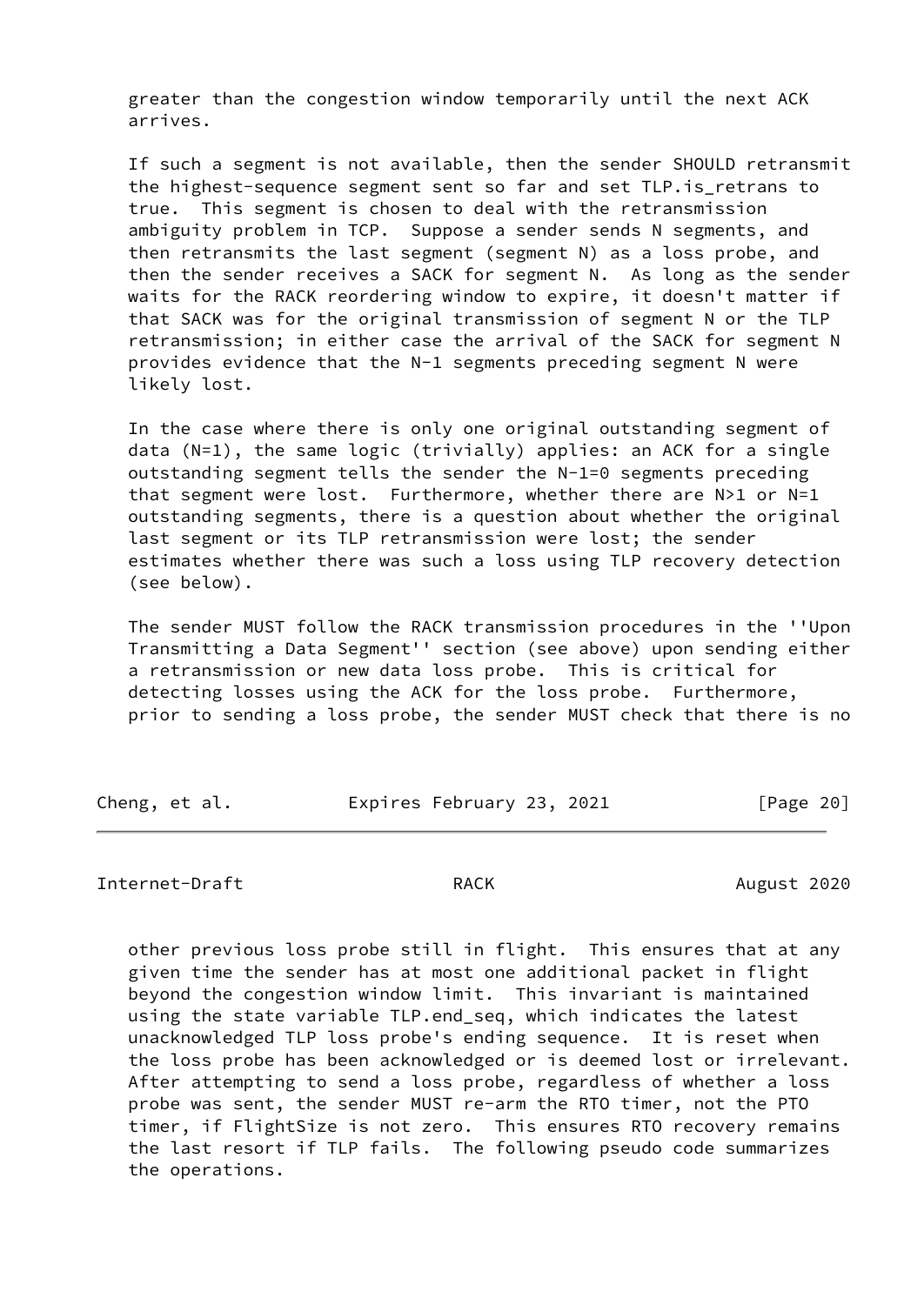```
 TLP_send_probe():
     If TLP.end_seq is None:
        TLP.is retrans = false
         Segment = send buffer segment starting at SND.NXT
         If Segment exists and fits the peer receive window limit:
           /* Transmit the lowest-sequence unsent Segment */ Transmit Segment
            RACK_transmit_data(Segment)
            TLP.end_seq = SND.NXT
            Increase FlightSize by Segment length
         Else:
           /* Retransmit the highest-sequence Segment sent */ Segment = send buffer segment ending at SND.NXT
            Transmit Segment
           RACK retransmit data(Segment)
            TLP.end_seq = SND.NXT
```
<span id="page-23-0"></span>[7.4](#page-23-0). Detecting losses by the ACK of the loss probe

 When there is packet loss in a flight ending with a loss probe, the feedback solicited by a loss probe will reveal one of two scenarios, depending on the pattern of losses.

<span id="page-23-1"></span>[7.4.1](#page-23-1). General case: detecting packet losses using RACK

 If the loss probe and the ACK that acknowledges the probe are delivered successfully, RACK-TLP uses this ACK -- just as it would with any other ACK -- to detect if any segments sent prior to the probe were dropped. RACK would typically infer that any unacknowledged data segments sent before the loss probe were lost, since they were sent sufficiently far in the past (at least one PTO has elapsed, plus one round-trip for the loss probe to be ACKed). More specifically, RACK\_detect\_loss() (step 5) would mark those earlier segments as lost. Then the sender would trigger a fast recovery to recover those losses.

| Cheng, et al. |  | Expires February 23, 2021 |  |  | [Page 21] |  |
|---------------|--|---------------------------|--|--|-----------|--|
|---------------|--|---------------------------|--|--|-----------|--|

Internet-Draft **RACK** RACK August 2020

<span id="page-23-2"></span>[7.4.2](#page-23-2). Special case: detecting a single loss repaired by the loss probe

 If the TLP retransmission repairs all the lost in-flight sequence ranges (i.e. only the last segment in the flight was lost), the ACK for the loss probe appears to be a regular cumulative ACK, which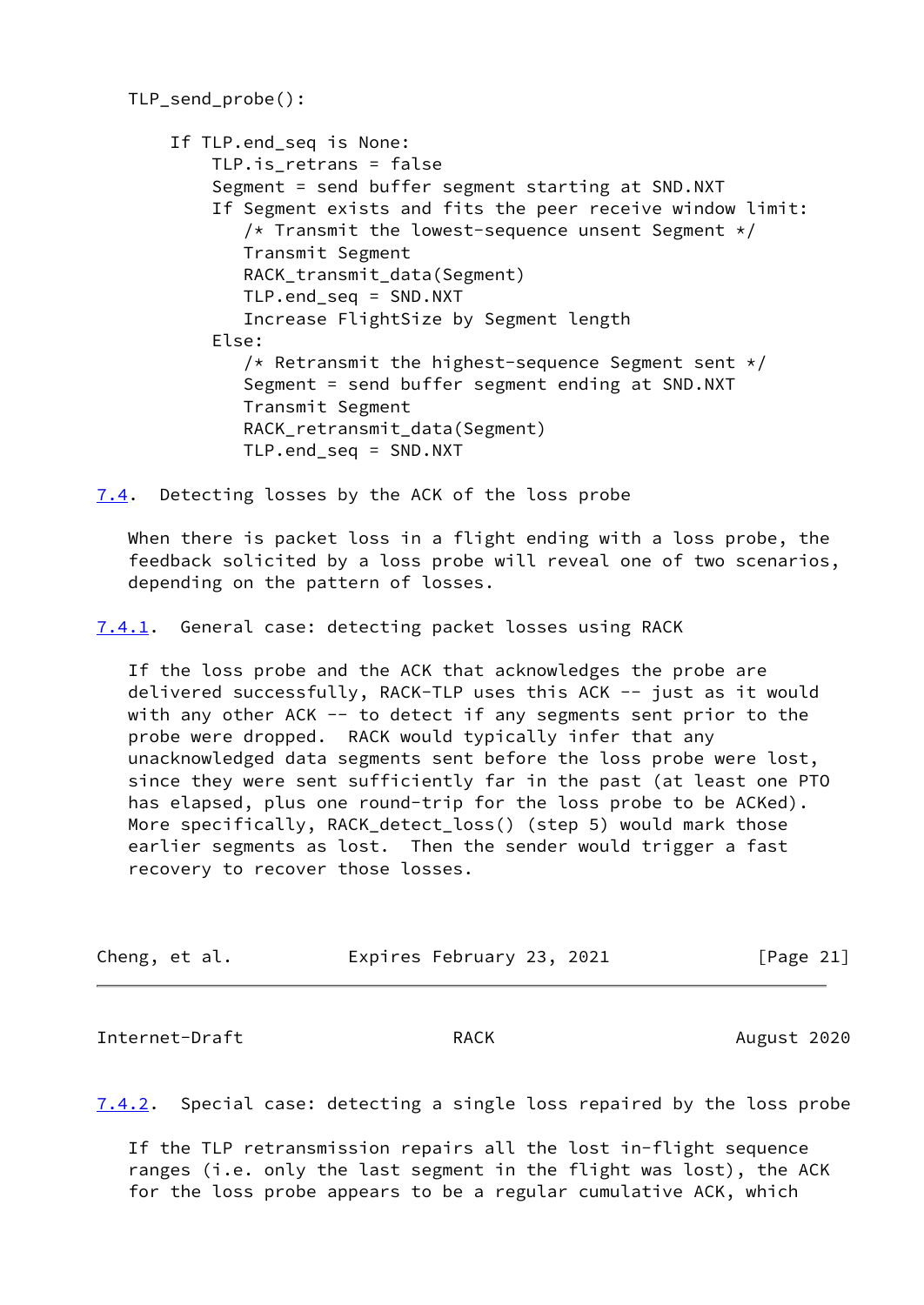would not normally trigger the congestion control response to this packet loss event. The following TLP recovery detection mechanism examines ACKs to detect this special case to make congestion control respond properly [\[RFC5681](https://datatracker.ietf.org/doc/pdf/rfc5681)].

 After a TLP retransmission, the sender checks for this special case of a single loss that is recovered by the loss probe itself. To accomplish this, the sender checks for a duplicate ACK or DSACK indicating that both the original segment and TLP retransmission arrived at the receiver, meaning there was no loss. If the TLP sender does not receive such an indication, then it MUST assume that either the original data segment, the TLP retransmission, or a corresponding ACK were lost, for congestion control purposes.

 If the TLP retransmission is spurious, a receiver that uses DSACK would return an ACK that covers TLP.end seq with a DSACK option (Case 1). If the receiver does not support DSACK, it would return a DUPACK without any SACK option (Case 2). If the sender receives an ACK matching either case, then the sender estimates that the receiver received both the original data segment and the TLP probe retransmission, and so the sender considers the TLP episode to be done, and records that fact by setting TLP.end\_seq to None.

 Upon receiving an ACK that covers some sequence number after TLP.end\_seq, the sender should have received any ACKs for the original segment and TLP probe retransmission segment. At that time, if the TLP.end\_seq is still set, and thus indicates that the TLP probe retransmission remains unacknowledged, then the sender should presume that at least one of its data segments was lost. The sender then SHOULD invoke a congestion control response equivalent to a fast recovery.

More precisely, on each ACK the sender executes the following:

Cheng, et al. Expires February 23, 2021 [Page 22]

Internet-Draft **RACK** RACK August 2020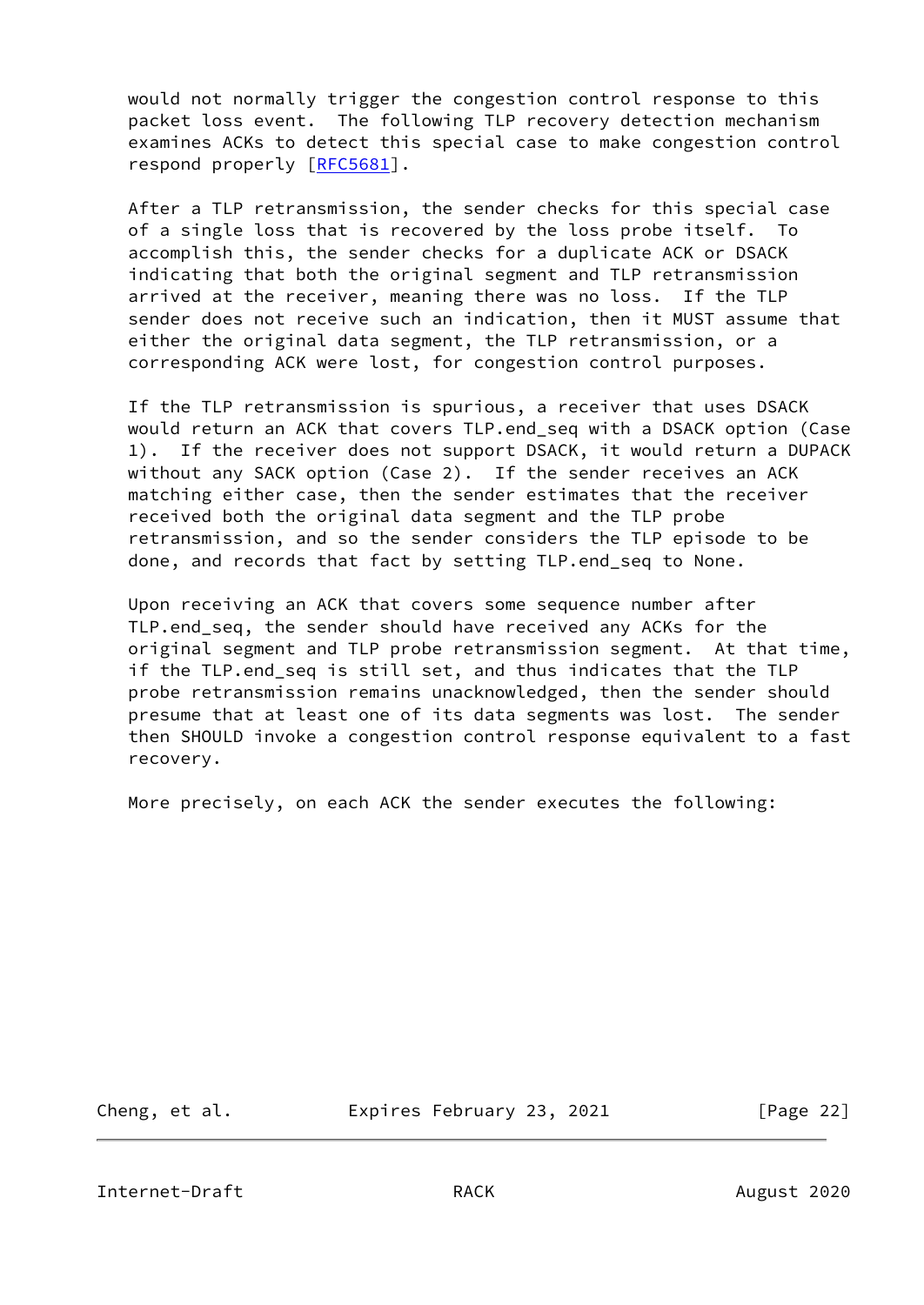```
TLP process ack(ACK):
     If TLP.end_seq is not None AND ACK.seq >= TLP.end_seq:
        If not TLP. is retrans:
            TLP.end seq = None /* TLP of new data delivered */
        Else if ACK has a DSACK option matching TLP.end seq:
            TLP.end_seq = None /* Case 1, above */ Else If SEG.ACK > TLP.end_seq:
            TLP.end_seq = None \frac{1}{x} Repaired the single loss \frac{x}{x} (Invoke congestion control to react to
              the loss event the probe has repaired)
         Else If ACK is a DUPACK without any SACK option:
            TLP.end_seq = None /* Case 2, above */
```
<span id="page-25-0"></span>[8](#page-25-0). Managing RACK-TLP timers

 The RACK reordering, the TLP PTO timer, the RTO and Zero window probe (ZWP) timer [\[RFC793](https://datatracker.ietf.org/doc/pdf/rfc793)] are mutually exclusive and used in different scenarios. When arming a RACK reordering timer or TLP PTO timer, the sender SHOULD cancel any other pending timer(s). An implementation is to have one timer with an additional state variable indicating the type of the timer.

- <span id="page-25-1"></span>[9](#page-25-1). Discussion
- <span id="page-25-2"></span>**[9.1](#page-25-2).** Advantages and disadvantages

 The biggest advantage of RACK-TLP is that every data segment, whether it is an original data transmission or a retransmission, can be used to detect losses of the segments sent chronologically prior to it. This enables RACK-TLP to use fast recovery in cases with application limited flights of data, lost retransmissions, or data segment reordering events. Consider the following examples:

 1. Packet drops at the end of an application data flight: Consider a sender that transmits an application-limited flight of three data segments (P1, P2, P3), and P1 and P3 are lost. Suppose the transmission of each segment is at least RACK.reo\_wnd after the transmission of the previous segment. RACK will mark P1 as lost when the SACK of P2 is received, and this will trigger the retransmission of P1 as R1. When R1 is cumulatively acknowledged, RACK will mark P3 as lost and the sender will retransmit P3 as R3. This example illustrates how RACK is able to repair certain drops at the tail of a transaction without an RTO recovery. Notice that neither the conventional duplicate ACK threshold [[RFC5681](https://datatracker.ietf.org/doc/pdf/rfc5681)], nor [\[RFC6675](https://datatracker.ietf.org/doc/pdf/rfc6675)], nor the Forward Acknowledgment [[FACK\]](#page-31-1) algorithm can detect such losses, because of the required segment or sequence count.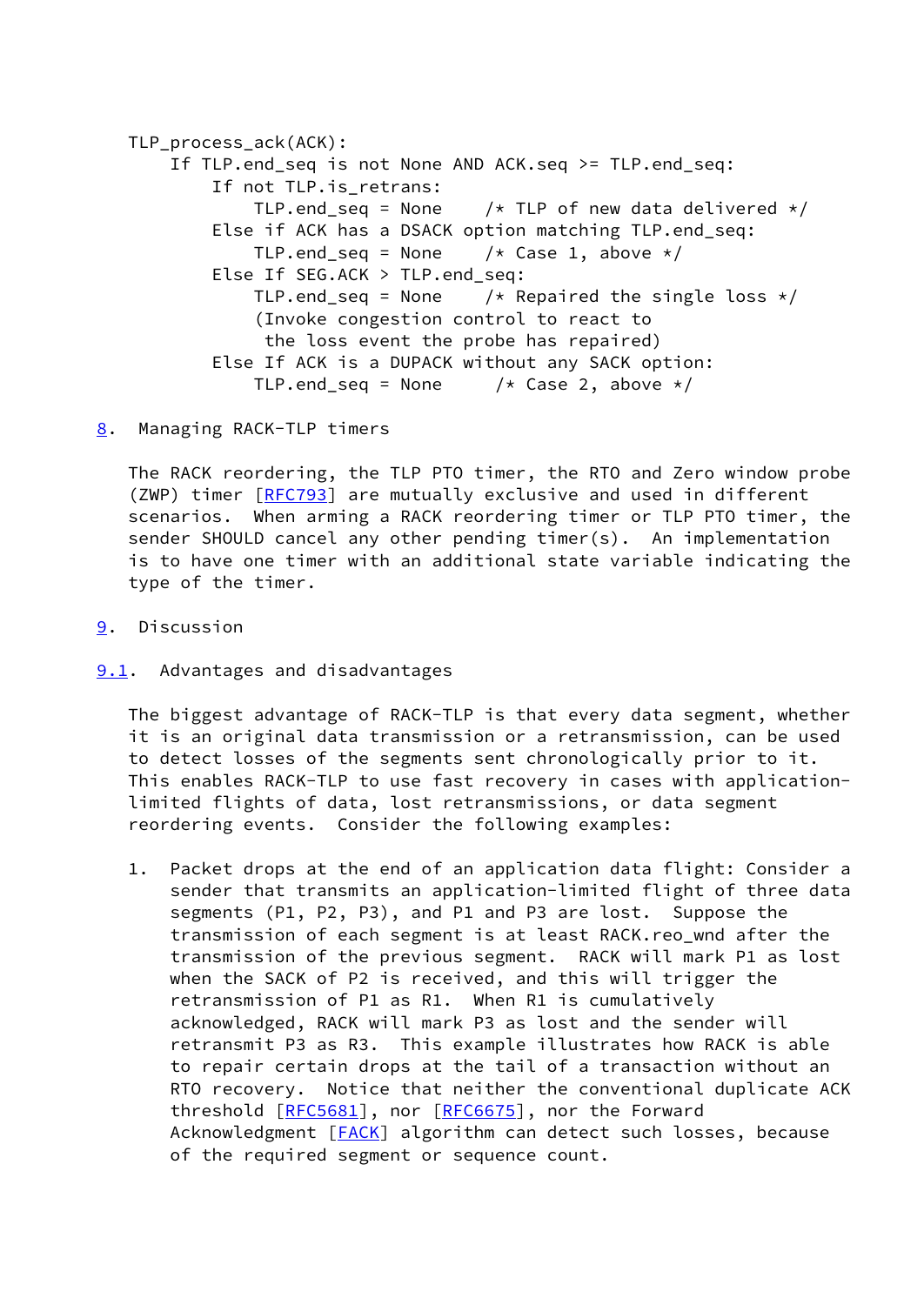## Internet-Draft **RACK** RACK August 2020

- 2. Lost retransmission: Consider a flight of three data segments (P1, P2, P3) that are sent; P1 and P2 are dropped. Suppose the transmission of each segment is at least RACK.reo wnd after the transmission of the previous segment. When P3 is SACKed, RACK will mark P1 and P2 lost and they will be retransmitted as R1 and R2. Suppose R1 is lost again but R2 is SACKed; RACK will mark R1 lost and trigger retransmission again. Again, neither the conventional three duplicate ACK threshold approach, nor [\[RFC6675](https://datatracker.ietf.org/doc/pdf/rfc6675)], nor the Forward Acknowledgment [[FACK\]](#page-31-1) algorithm can detect such losses. And such a lost retransmission can happen when TCP is being rate-limited, particularly by token bucket policers with large bucket depth and low rate limit; in such cases retransmissions are often lost repeatedly because standard congestion control requires multiple round trips to reduce the rate below the policed rate.
- 3. Packet reordering: Consider a simple reordering event where a flight of segments are sent as (P1, P2, P3). P1 and P2 carry a full payload of MSS octets, but P3 has only a 1-octet payload. Suppose the sender has detected reordering previously and thus RACK.reo wnd is min RTT/4. Now P3 is reordered and delivered first, before P1 and P2. As long as P1 and P2 are delivered within min\_RTT/4, RACK will not consider P1 and P2 lost. But if P1 and P2 are delivered outside the reordering window, then RACK will still spuriously mark P1 and P2 lost.

 The examples above show that RACK-TLP is particularly useful when the sender is limited by the application, which can happen with interactive or request/response traffic. Similarly, RACK still works when the sender is limited by the receive window, which can happen with applications that use the receive window to throttle the sender.

 RACK-TLP works more efficiently with TCP Segmentation Offload (TSO) compared to DUPACK-counting. RACK always marks the entire TSO aggregate lost because the segments in the same TSO aggregate have the same transmission timestamp. By contrast, the algorithms based on sequence counting (e.g., [\[RFC6675](https://datatracker.ietf.org/doc/pdf/rfc6675)][RFC5681]) may mark only a subset of segments in the TSO aggregate lost, forcing the stack to perform expensive fragmentation of the TSO aggregate, or to selectively tag individual segments lost in the scoreboard.

The main drawback of RACK-TLP is the additional states required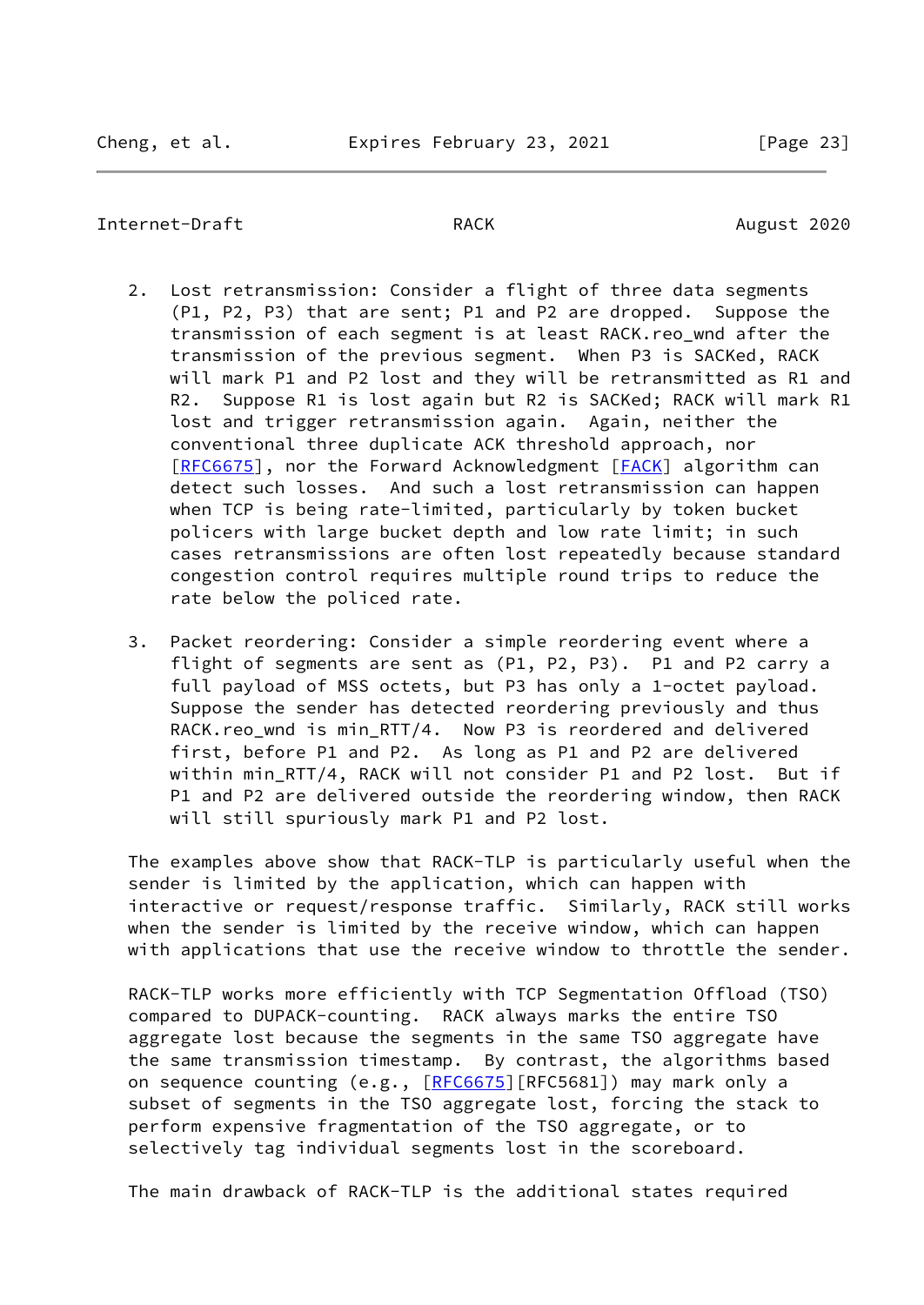compared to DUPACK-counting. RACK requires the sender to record the transmission time of each segment sent at a clock granularity that is finer than 1/4 of the minimum RTT of the connection. TCP implementations that record this already for RTT estimation do not require any new per-packet state. But implementations that are not yet recording segment transmission times will need to add per-packet

Cheng, et al. Expires February 23, 2021 [Page 24]

Internet-Draft **RACK** RACK August 2020

 internal state (expected to be either 4 or 8 octets per segment or TSO aggregate) to track transmission times. In contrast, [[RFC6675](https://datatracker.ietf.org/doc/pdf/rfc6675)] loss detection approach does not require any per-packet state beyond the SACK scoreboard; this is particularly useful on ultra-low RTT networks where the RTT may be less than the sender TCP clock granularity (e.g. inside data-centers). Another disadvantage is the reordering timer may expire prematurely (like any other retransmission timer) to cause higher spurious retransmission especially if DSACK is not supported.

<span id="page-27-0"></span>[9.2](#page-27-0). Relationships with other loss recovery algorithms

 The primary motivation of RACK-TLP is to provide a general alternative to some of the standard loss recovery algorithms [\[RFC5681](https://datatracker.ietf.org/doc/pdf/rfc5681)][RFC6675][[RFC5827](https://datatracker.ietf.org/doc/pdf/rfc5827)][RFC4653]. [\[RFC5827](https://datatracker.ietf.org/doc/pdf/rfc5827)][RFC4653] dynamically adjusts the duplicate ACK threshold based on the current or previous flight sizes. RACK-TLP takes a different approach by using a time based reordering window. RACK-TLP can be seen as an extended Early Retransmit [[RFC5827\]](https://datatracker.ietf.org/doc/pdf/rfc5827) without a FlightSize limit but with an additional reordering window. [\[FACK](#page-31-1)] considers an original segment to be lost when its sequence range is sufficiently far below the highest SACKed sequence. In some sense RACK-TLP can be seen as a generalized form of FACK that operates in time space instead of sequence space, enabling it to better handle reordering, application limited traffic, and lost retransmissions.

RACK-TLP is compatible with the standard RTO [\[RFC6298](https://datatracker.ietf.org/doc/pdf/rfc6298)], RTO-restart [\[RFC7765](https://datatracker.ietf.org/doc/pdf/rfc7765)], F-RTO [\[RFC5682](https://datatracker.ietf.org/doc/pdf/rfc5682)] and Eifel algorithms [\[RFC3522](https://datatracker.ietf.org/doc/pdf/rfc3522)]. This is because RACK-TLP only detects loss by using ACK events. It neither changes the RTO timer calculation nor detects spurious RTO.

<span id="page-27-1"></span>[9.3](#page-27-1). Interaction with congestion control

 RACK-TLP intentionally decouples loss detection from congestion control. RACK-TLP only detects losses; it does not modify the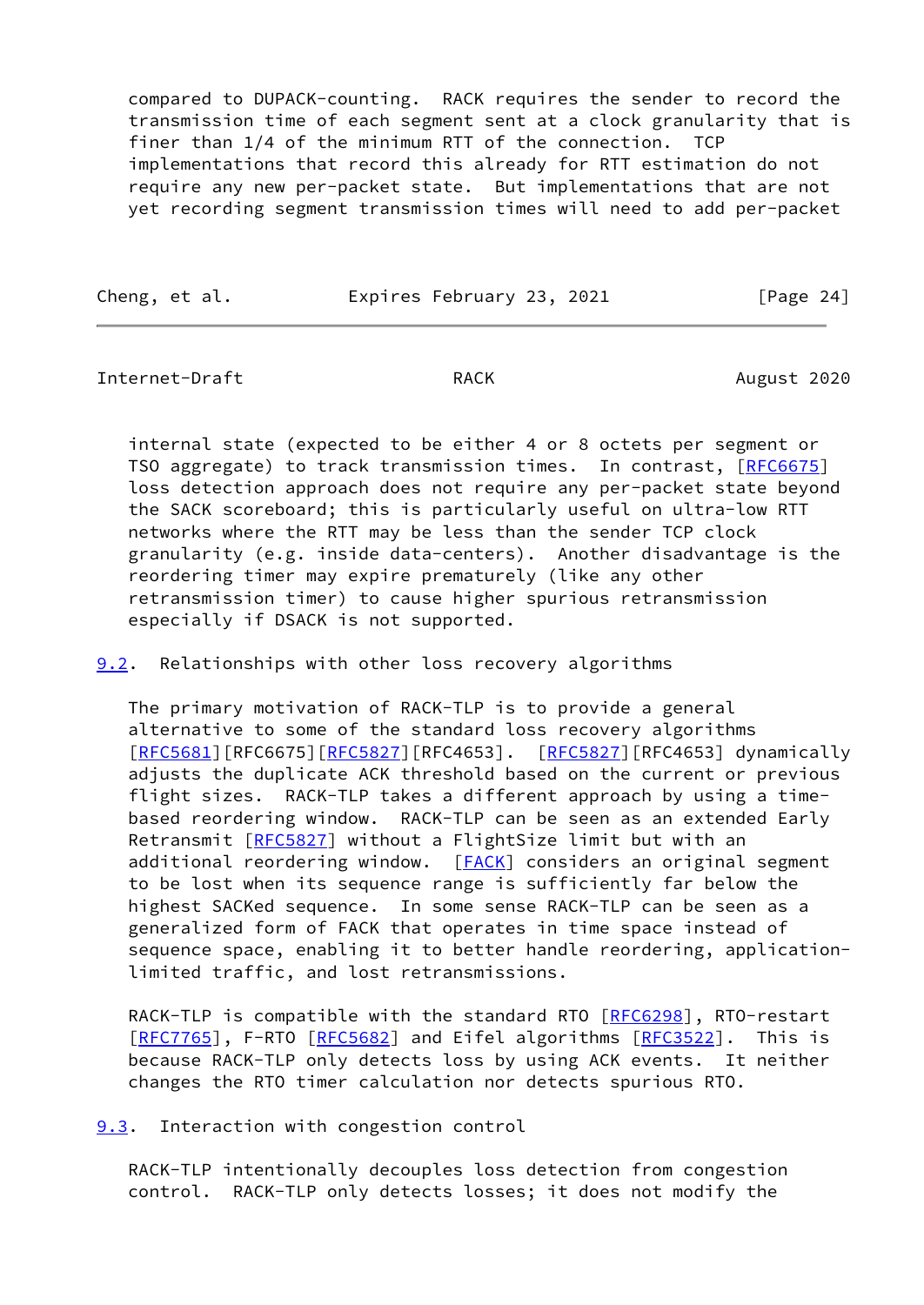congestion control algorithm [\[RFC5681](https://datatracker.ietf.org/doc/pdf/rfc5681)][RFC6937]. A segment marked lost by RACK-TLP MUST NOT be retransmitted until congestion control deems this appropriate.

 The only exception -- the only way in which RACK-TLP modulates the congestion control algorithm -- is that one outstanding loss probe can be sent even if the congestion window is fully used. However, this temporary over-commit is accounted for and credited in the in flight data tracked for congestion control, so that congestion control will erase the over-commit upon the next ACK.

 If packet losses happen after the reordering window has been increased by DSACK, RACK-TLP may take longer to detect losses than

|  | Cheng, et al. |  | Expires February 23, 2021 |  | [Page 25] |
|--|---------------|--|---------------------------|--|-----------|
|--|---------------|--|---------------------------|--|-----------|

Internet-Draft RACK RACK August 2020

 the pure DUPACK-counting approach. In this case TCP may continue to increase the congestion window upon receiving ACKs during this time, making the sender more aggressive.

 The following simple example compares how RACK-TLP and non-RACK-TLP loss detection interacts with congestion control: suppose a sender has a congestion window (cwnd) of 20 segments on a SACK-enabled connection. It sends 10 data segments and all of them are lost.

 Without RACK-TLP, the sender would time out, reset cwnd to 1, and retransmit the first segment. It would take four round trips  $(1 + 2)$  + 4 + 3 = 10) to retransmit all the 10 lost segments using slow start. The recovery latency would be RTO +  $4*$ RTT, with an ending cwnd of 4 segments due to congestion window validation.

 With RACK-TLP, a sender would send the TLP after 2\*RTT and get a DUPACK, enabling RACK to detect the losses and trigger fast recovery. If the sender implements Proportional Rate Reduction [\[RFC6937](https://datatracker.ietf.org/doc/pdf/rfc6937)] it would slow start to retransmit the remaining 9 lost segments since the number of segments in flight (0) is lower than the slow start threshold (10). The slow start would again take four round trips (1 + 2 + 4 + 3 = 10) to retransmit all the lost segments. The recovery latency would be  $2*RTT + 4*RTT$ , with an ending cwnd set to the slow start threshold of 10 segments.

 The difference in recovery latency (RTO + 4\*RTT vs 6\*RTT) can be significant if the RTT is much smaller than the minimum RTO (1 second in [[RFC6298\]](https://datatracker.ietf.org/doc/pdf/rfc6298)) or if the RTT is large. The former case can happen in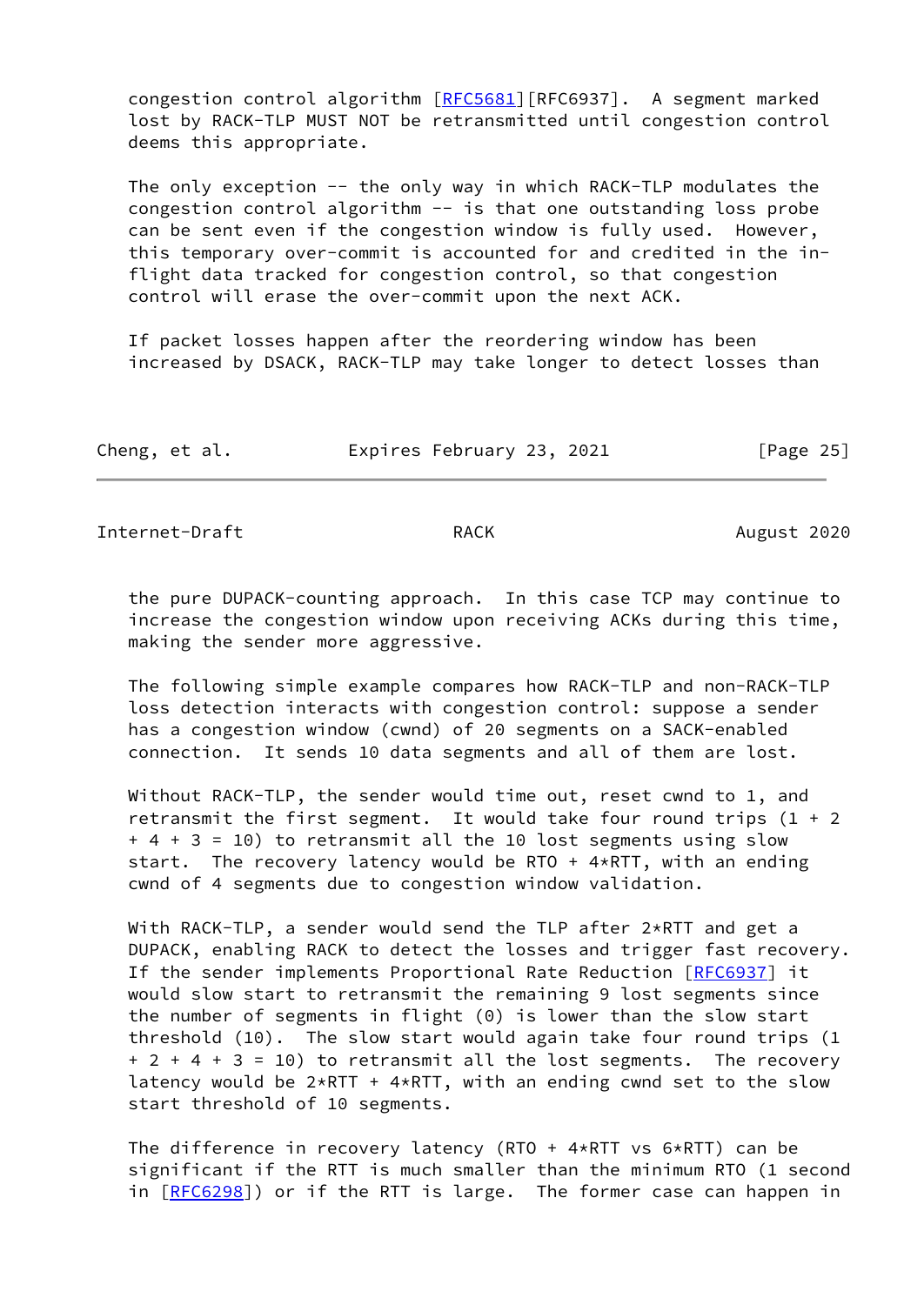local area networks, data-center networks, or content distribution networks with deep deployments. The latter case can happen in developing regions with highly congested and/or high-latency networks.

# <span id="page-29-0"></span>[9.4](#page-29-0). TLP recovery detection with delayed ACKs

 Delayed or stretched ACKs complicate the detection of repairs done by TLP, since with such ACKs the sender takes longer time to receive fewer ACKs than would normally be expected. To mitigate this complication, before sending a TLP loss probe retransmission, the sender should attempt to wait long enough that the receiver has sent any delayed ACKs that it is withholding. The sender algorithm described above features such a delay, in the form of TLP.max\_ack\_delay. Furthermore, if the receiver supports DSACK then in the case of a delayed ACK the sender's TLP recovery detection mechanism (see above) can use the DSACK information to infer that the original and TLP retransmission both arrived at the receiver.

| Cheng, et al. | Expires February 23, 2021 | [Page 26] |
|---------------|---------------------------|-----------|
|---------------|---------------------------|-----------|

Internet-Draft RACK RACK August 2020

 If there is ACK loss or a delayed ACK without a DSACK, then this algorithm is conservative, because the sender will reduce the congestion window when in fact there was no packet loss. In practice this is acceptable, and potentially even desirable: if there is reverse path congestion then reducing the congestion window can be prudent.

<span id="page-29-1"></span>[9.5](#page-29-1). RACK for other transport protocols

 RACK can be implemented in other transport protocols (e.g., [QUIC- LR]). The [[Sprout](#page-32-0)] loss detection algorithm was also independently designed to use a 10ms reordering window to improve its loss detection.

<span id="page-29-2"></span>[10.](#page-29-2) Security Considerations

 RACK-TLP algorithm behavior is based on information conveyed in SACK options, so it has security considerations similar to those described in the Security Considerations section of [[RFC6675](https://datatracker.ietf.org/doc/pdf/rfc6675)].

Additionally, RACK-TLP has a lower risk profile than [\[RFC6675](https://datatracker.ietf.org/doc/pdf/rfc6675)]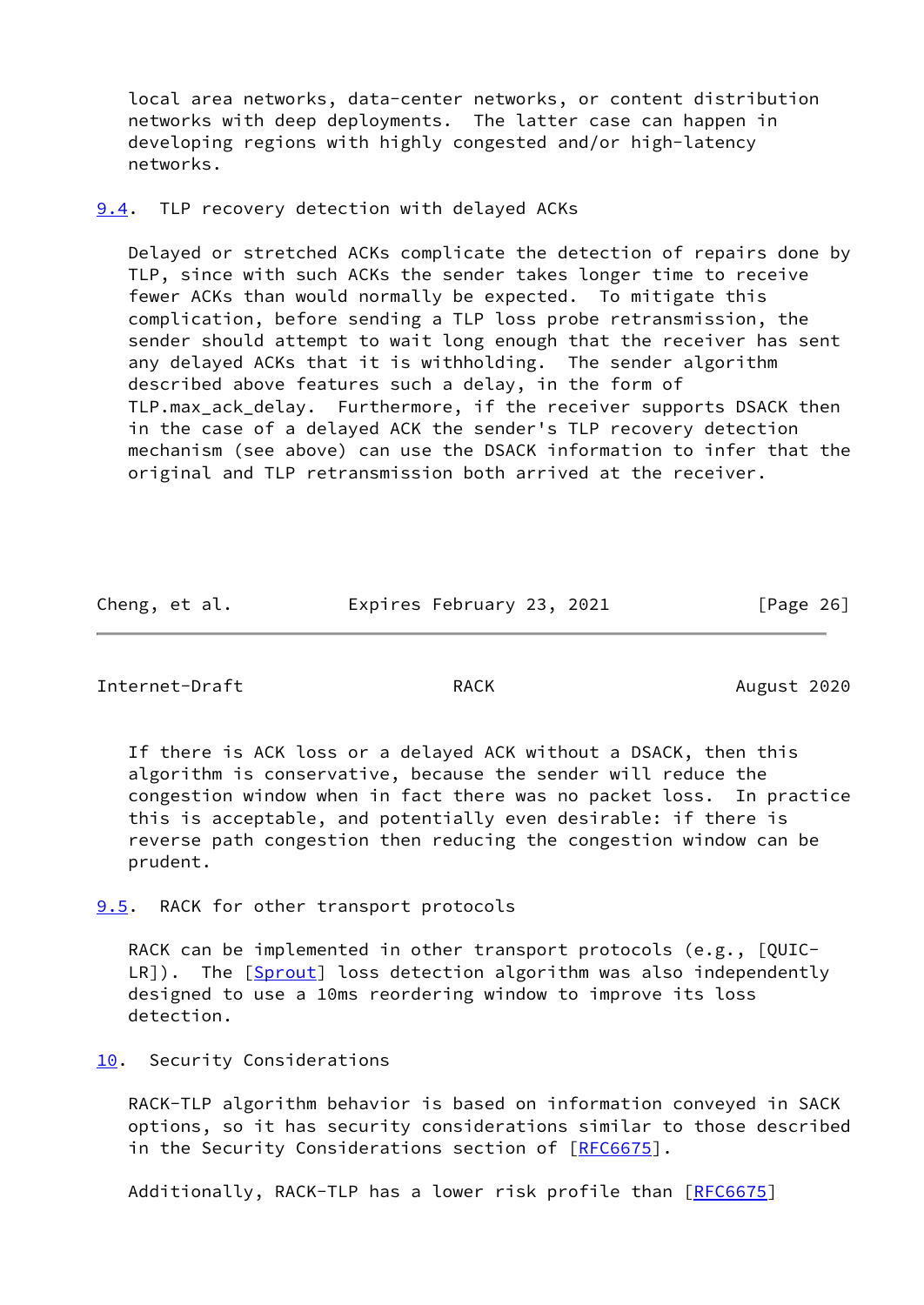because it is not vulnerable to ACK-splitting attacks [[SCWA99](#page-32-1)]: for an MSS-size segment sent, the receiver or the attacker might send MSS ACKs that SACK or acknowledge one additional byte per ACK. This would not fool RACK. In such a scenario, RACK.xmit\_ts would not advance, because all the sequence ranges within the segment were transmitted at the same time, and thus carry the same transmission timestamp. In other words, SACKing only one byte of a segment or SACKing the segment in entirety have the same effect with RACK.

<span id="page-30-0"></span>[11.](#page-30-0) IANA Considerations

This document makes no request of IANA.

 Note to RFC Editor: this section may be removed on publication as an RFC.

# <span id="page-30-1"></span>[12.](#page-30-1) Acknowledgments

 The authors thank Matt Mathis for his insights in FACK and Michael Welzl for his per-packet timer idea that inspired this work. Eric Dumazet, Randy Stewart, Van Jacobson, Ian Swett, Rick Jones, Jana Iyengar, Hiren Panchasara, Praveen Balasubramanian, Yoshifumi Nishida, Bob Briscoe, Felix Weinrank, Michael Tuexen, Martin Duke, Ilpo Jarvinen, Theresa Enghardt, Mirja Kuehlewind, Gorry Fairhurst, and Yi Huang contributed to the draft or the implementations in Linux, FreeBSD, Windows, and QUIC.

| Cheng, et al. | Expires February 23, 2021 | [Page 27] |
|---------------|---------------------------|-----------|
|               |                           |           |

Internet-Draft **RACK** RACK August 2020

# <span id="page-30-2"></span>[13.](#page-30-2) References

<span id="page-30-3"></span>[13.1](#page-30-3). Normative References

- [RFC2018] Mathis, M. and J. Mahdavi, "TCP Selective Acknowledgment Options", [RFC 2018](https://datatracker.ietf.org/doc/pdf/rfc2018), October 1996.
- [RFC2119] Bradner, S., "Key words for use in RFCs to Indicate Requirement Levels", [RFC 2119](https://datatracker.ietf.org/doc/pdf/rfc2119), March 1997.
- [RFC2883] Floyd, S., Mahdavi, J., Mathis, M., and M. Podolsky, "An Extension to the Selective Acknowledgement (SACK) Option for TCP", [RFC 2883](https://datatracker.ietf.org/doc/pdf/rfc2883), July 2000.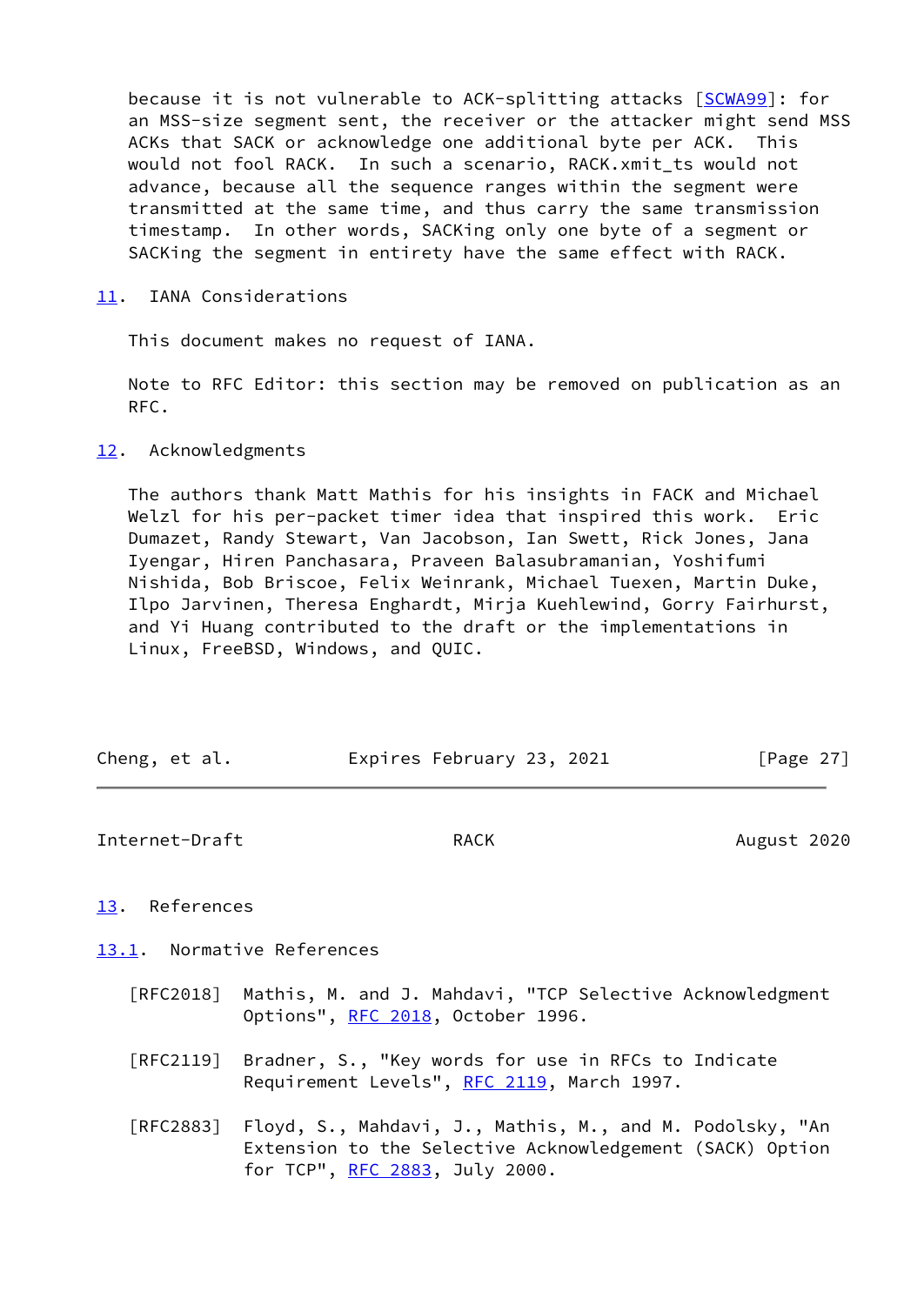- [RFC5681] Allman, M., Paxson, V., and E. Blanton, "TCP Congestion Control", [RFC 5681](https://datatracker.ietf.org/doc/pdf/rfc5681), September 2009.
- [RFC6298] Paxson, V., Allman, M., Chu, J., and M. Sargent, "Computing TCP's Retransmission Timer", [RFC 6298,](https://datatracker.ietf.org/doc/pdf/rfc6298) June 2011.
- [RFC6675] Blanton, E., Allman, M., Wang, L., Jarvinen, I., Kojo, M., and Y. Nishida, "A Conservative Loss Recovery Algorithm Based on Selective Acknowledgment (SACK) for TCP", [RFC 6675,](https://datatracker.ietf.org/doc/pdf/rfc6675) August 2012.
- [RFC7323] Borman, D., Braden, B., Jacobson, V., and R. Scheffenegger, "TCP Extensions for High Performance", September 2014.
- [RFC793] Postel, J., "Transmission Control Protocol", September 1981.
- <span id="page-31-2"></span><span id="page-31-1"></span>[13.2](#page-31-2). Informative References
	- [FACK] Mathis, M. and M. Jamshid, "Forward acknowledgement: refining TCP congestion control", ACM SIGCOMM Computer Communication Review, Volume 26, Issue 4, Oct. 1996. , 1996.

## <span id="page-31-0"></span>[POLICER16]

 Flach, T., Papageorge, P., Terzis, A., Pedrosa, L., Cheng, Y., Karim, T., Katz-Bassett, E., and R. Govindan, "An Analysis of Traffic Policing in the Web", ACM SIGCOMM , 2016.

| Cheng, et al. | Expires February 23, 2021 | [Page 28] |
|---------------|---------------------------|-----------|
|---------------|---------------------------|-----------|

Internet-Draft RACK RACK August 2020

- [QUIC-LR] Iyengar, J. and I. Swett, "QUIC Loss Recovery And Congestion Control", [draft-ietf-quic-recovery-latest](https://datatracker.ietf.org/doc/pdf/draft-ietf-quic-recovery-latest) (work in progress), March 2020.
- [RFC4653] Bhandarkar, S., Reddy, A., Allman, M., and E. Blanton, "Improving the Robustness of TCP to Non-Congestion Events", August 2006.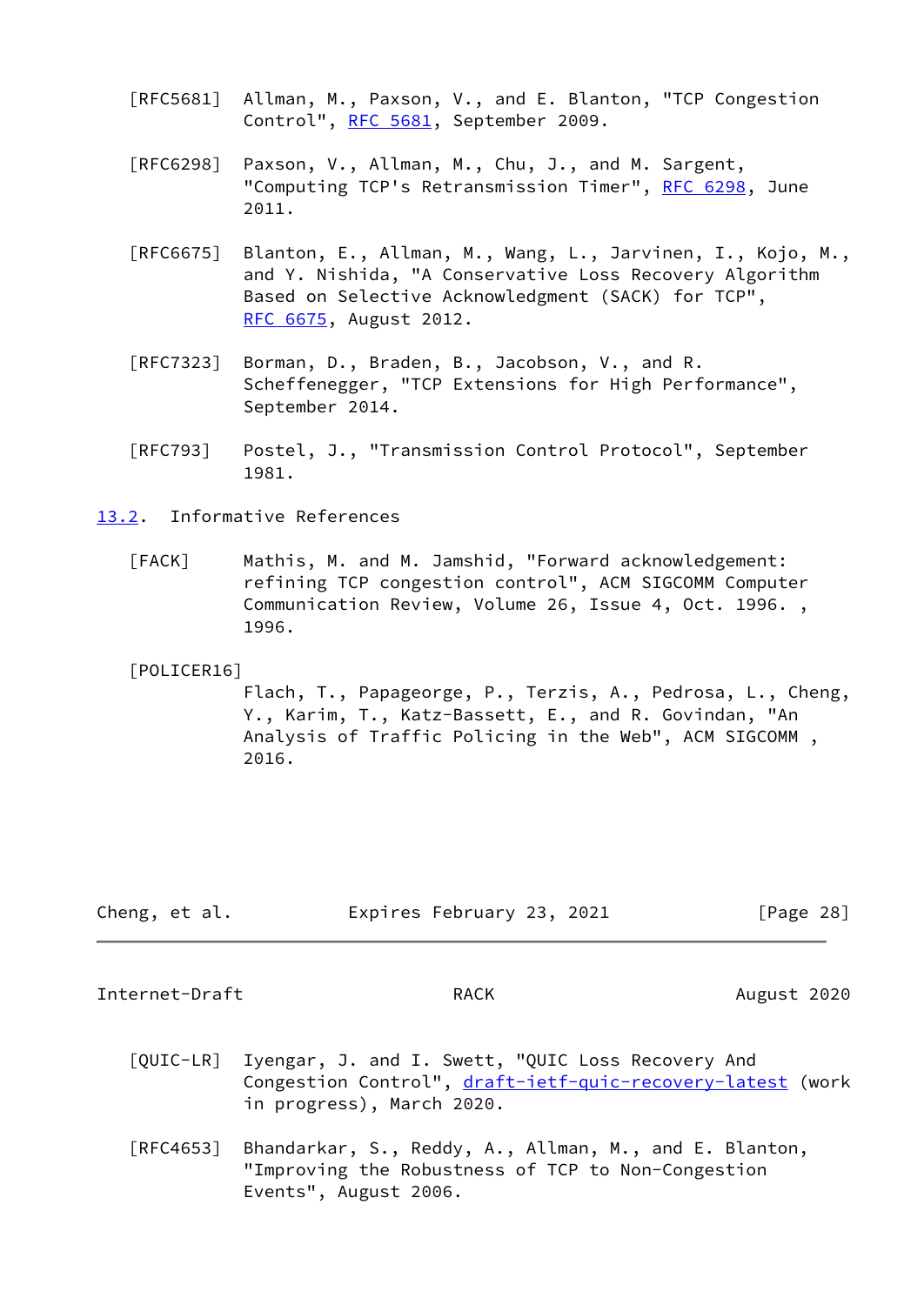- [RFC5682] Sarolahti, P., Kojo, M., Yamamoto, K., and M. Hata, "Forward RTO-Recovery (F-RTO): An Algorithm for Detecting Spurious Retransmission Timeouts with TCP", [RFC 5682,](https://datatracker.ietf.org/doc/pdf/rfc5682) September 2009.
- [RFC5827] Allman, M., Ayesta, U., Wang, L., Blanton, J., and P. Hurtig, "Early Retransmit for TCP and Stream Control Transmission Protocol (SCTP)", [RFC 5827](https://datatracker.ietf.org/doc/pdf/rfc5827), April 2010.
- [RFC6937] Mathis, M., Dukkipati, N., and Y. Cheng, "Proportional Rate Reduction for TCP", May 2013.
- [RFC7765] Hurtig, P., Brunstrom, A., Petlund, A., and M. Welzl, "TCP and SCTP RTO Restart", February 2016.
- <span id="page-32-1"></span> [SCWA99] Savage, S., Cardwell, N., Wetherall, D., and T. Anderson, "TCP Congestion Control With a Misbehaving Receiver", ACM Computer Communication Review, 29(5) , 1999.
- <span id="page-32-0"></span> [Sprout] Winstein, K., Sivaraman, A., and H. Balakrishnan, "Stochastic Forecasts Achieve High Throughput and Low Delay over Cellular Networks", USENIX Symposium on Networked Systems Design and Implementation (NSDI) , 2013.

Authors' Addresses

 Yuchung Cheng Google, Inc

Email: ycheng@google.com

 Neal Cardwell Google, Inc

Email: ncardwell@google.com

Cheng, et al. Expires February 23, 2021 [Page 29]

Internet-Draft RACK RACK August 2020